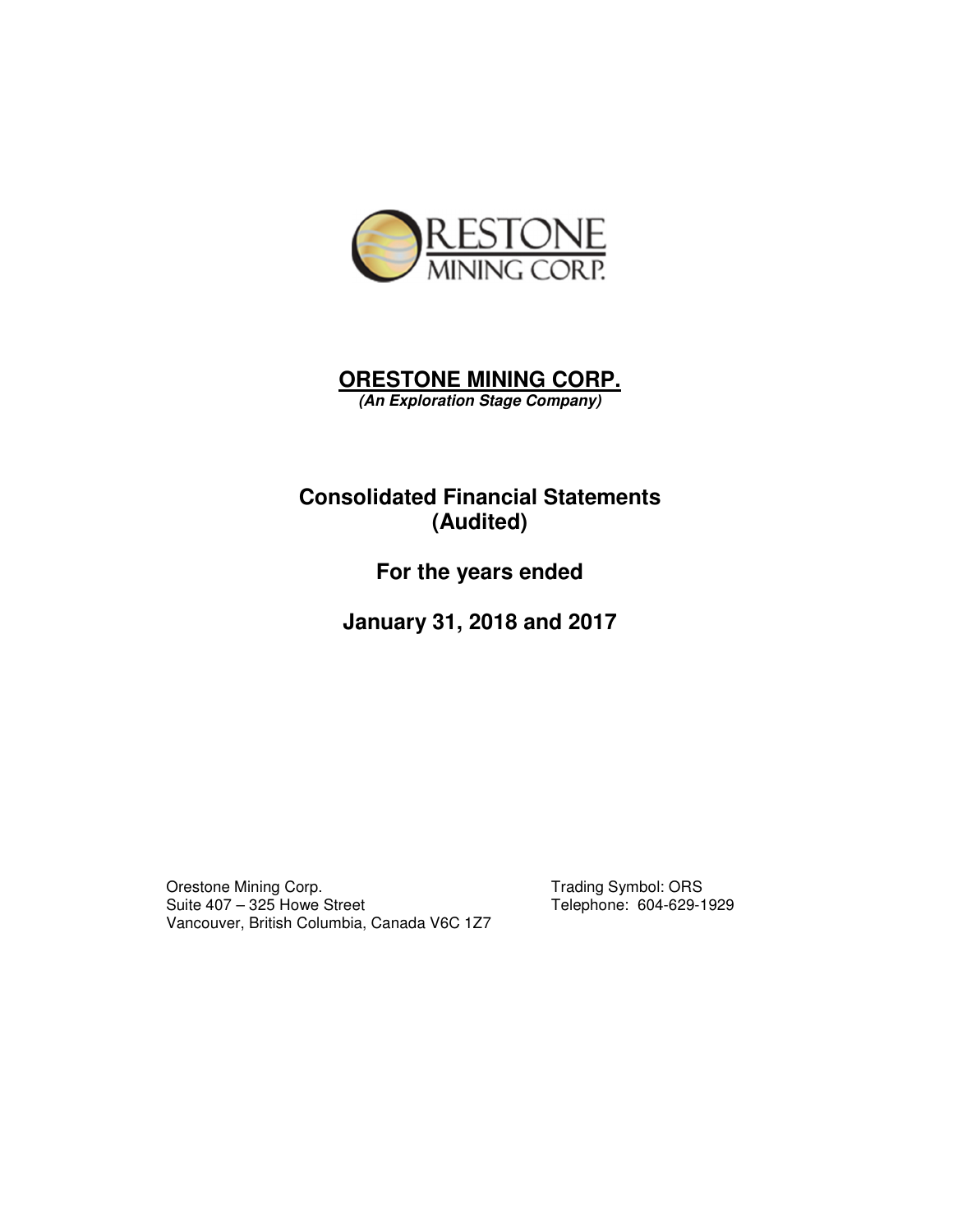

## **Contents**

|                                                            | Page     |
|------------------------------------------------------------|----------|
| Auditor's Report                                           | 3        |
| Consolidated Statements of Financial Position              | 4        |
| <b>Consolidated Statements of Comprehensive Loss</b>       | 5        |
| Consolidated Statements of Changes in Shareholders' Equity | 6        |
| <b>Consolidated Statements of Cash Flows</b>               | 7        |
| Notes To Consolidated Financial Statements                 | $8 - 23$ |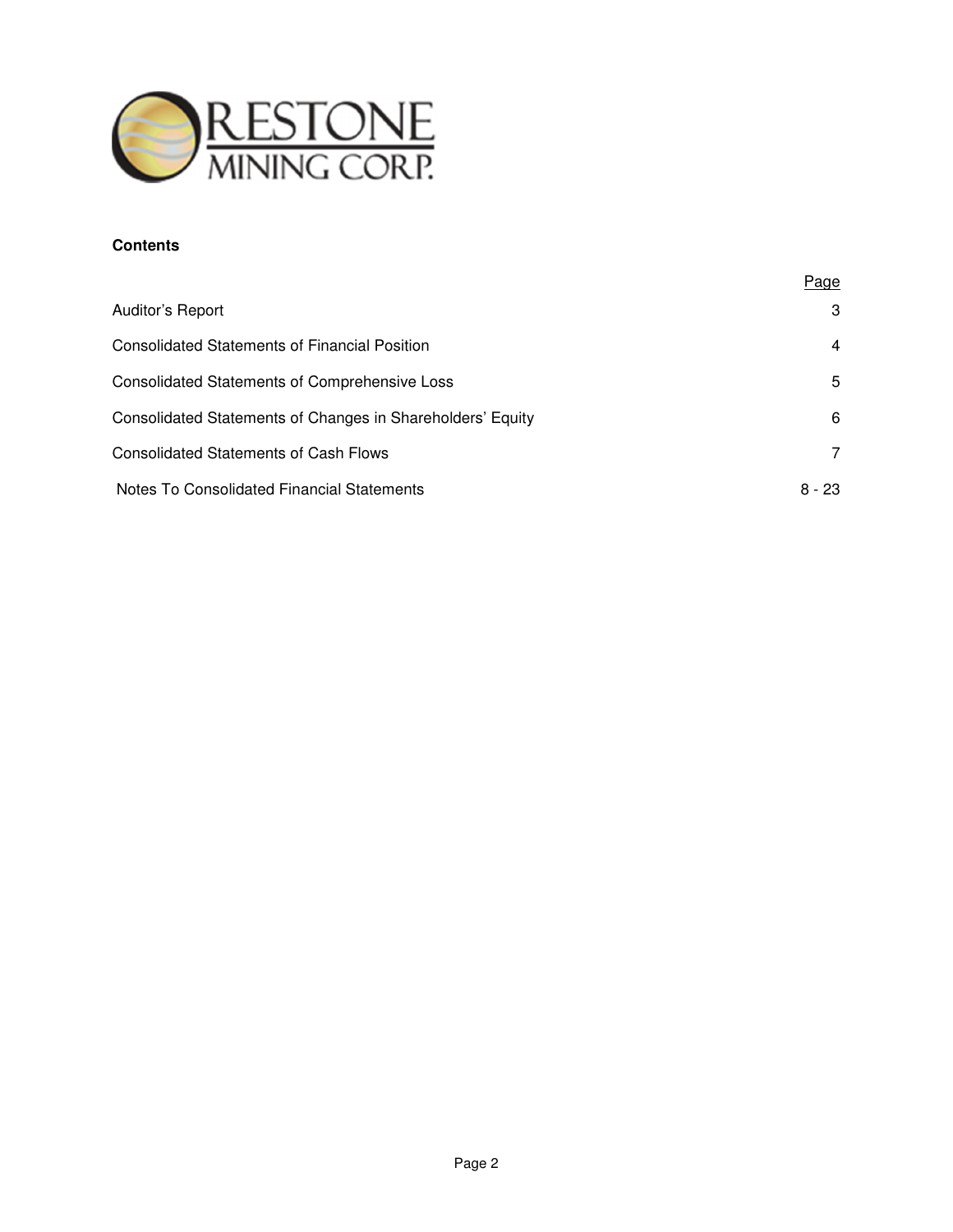**DeVISSER GRAY** CHARTERED PROFESSIONAL ACCOUNTANTS

401-905 West Pender St Vancouver BC V6C 1L6 t 604.687.5447 f 604.687.6737

#### **INDEPENDENT AUDITOR'S REPORT**

#### **To the Shareholders of Orestone Mining Corp.,**

We have audited the accompanying consolidated financial statements of Orestone Mining Corp. which comprise the consolidated statements of financial position as at January 31, 2018 and 2017, and the consolidated statements of comprehensive loss, cash flows and changes in shareholders' equity for the years then ended and a summary of significant accounting policies and other explanatory information.

#### **Management's Responsibility for the Consolidated Financial Statements**

Management is responsible for the preparation and fair presentation of these consolidated financial statements in accordance with International Financial Reporting Standards as issued by the International Accounting Standards Board, and for such internal control as management determines is necessary to enable the preparation of consolidated financial statements that are free from material misstatement, whether due to fraud or error.

#### **Auditor's Responsibility**

Our responsibility is to express an opinion on these consolidated financial statements based on our audits. We conducted our audits in accordance with Canadian generally accepted auditing standards. Those standards require that we comply with ethical requirements and plan and perform the audit to obtain reasonable assurance whether the consolidated financial statements are free from material misstatement.

An audit involves performing procedures to obtain audit evidence about the amounts and disclosures in the consolidated financial statements. The procedures selected depend on the auditor's judgment, including the assessment of the risks of material misstatement of the consolidated financial statements, whether due to fraud or error. In making those risk assessments, the auditor considers internal control relevant to the entity's preparation and fair presentation of the consolidated financial statements in order to design audit procedures that are appropriate in the circumstances, but not for the purpose of expressing an opinion on the effectiveness of the entity's internal control. An audit also includes evaluating the appropriateness of accounting policies used and the reasonableness of accounting estimates made by management, as well as evaluating the overall presentation of the consolidated financial statements.

We believe that the audit evidence we have obtained is sufficient and appropriate to provide a basis for our audit opinion.

#### **Opinion**

In our opinion, the consolidated financial statements present fairly, in all material respects, the financial position of Orestone Mining Corp. as at January 31, 2018 and 2017, and its financial performance and its cash flows for the years then ended in accordance with International Financial Reporting Standards as issued by the International Accounting Standards Board.

#### **Emphasis of Matter**

Without qualifying our opinion, we draw attention to Note 1 in the consolidated financial statements which describes conditions and matters that indicate the existence of a material uncertainty that may cast significant doubt about the ability of the Company to continue as a going concern.

De Visser Gray LLP

**CHARTERED PROFESSIONAL ACCOUNTANTS**  Vancouver, BC May 30, 2018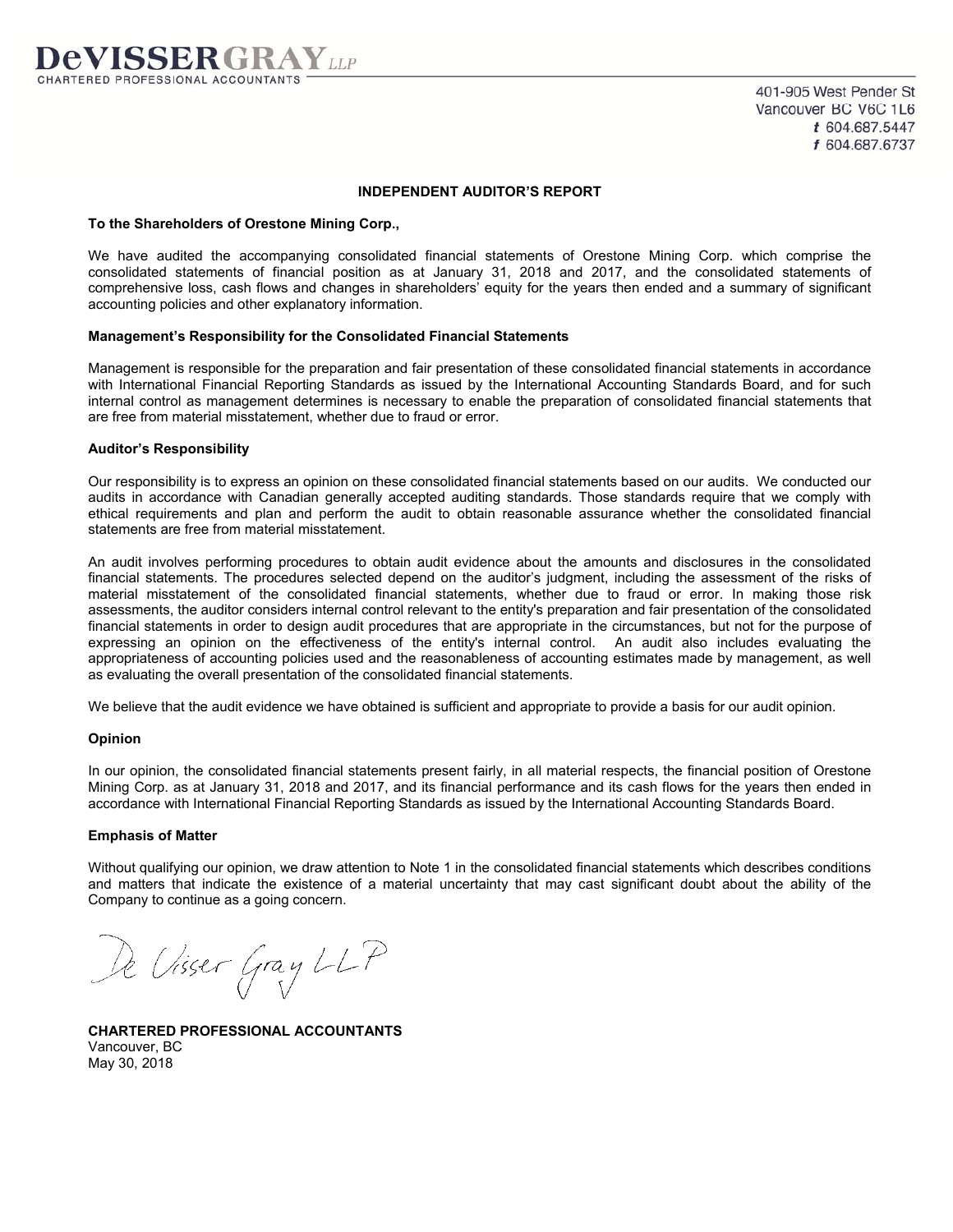#### **ORESTONE MINING CORP. CONSOLIDATED STATEMENTS OF FINANCIAL POSITION AS AT JANUARY 31 (Expressed in Canadian dollars)**

|                                   | <b>Note</b> | 2018 |             |     | 2017          |  |  |
|-----------------------------------|-------------|------|-------------|-----|---------------|--|--|
| <b>ASSETS</b>                     |             |      |             |     |               |  |  |
| <b>Current</b>                    |             |      |             |     |               |  |  |
| Cash                              |             | \$   | 106,882     | -\$ | 1,485         |  |  |
| Marketable securities             | 4           |      | 93          |     | 144           |  |  |
| Receivables                       | 8           |      | 1,057       |     | 33,468        |  |  |
|                                   |             |      | 108,032     |     | 35,097        |  |  |
| Non-current                       |             |      |             |     |               |  |  |
| Exploration and evaluation assets | 5           |      | 1,386,756   |     | 1,385,071     |  |  |
| <b>Reclamation bonds</b>          | 5           |      | 29,000      |     | 29,000        |  |  |
|                                   |             |      | 1,415,756   |     | 1,414,071     |  |  |
|                                   |             | \$   | 1,523,788   | \$  | 1,449,168     |  |  |
|                                   |             |      |             |     |               |  |  |
| <b>LIABILITIES</b>                |             |      |             |     |               |  |  |
| <b>Current</b>                    |             |      |             |     |               |  |  |
| Trade and other payables          | 8           | \$   | 106,041     | \$  | 78,679        |  |  |
| <b>SHAREHOLDERS' EQUITY</b>       |             |      |             |     |               |  |  |
| Share capital                     | 6           |      | 6,244,948   |     | 6,148,828     |  |  |
|                                   | 6           |      |             |     |               |  |  |
| Reserves                          |             |      | 1,563,202   |     | 1,395,934     |  |  |
| <b>Deficit</b>                    |             |      | (6,390,403) |     | (6, 174, 273) |  |  |
|                                   |             |      | 1,417,747   |     | 1,370,489     |  |  |
|                                   |             | \$   | 1,523,788   | \$  | 1,449,168     |  |  |

## **Nature of Operations and Going Concern (Note 1) Events after the Reporting Period (Note 12)**

These consolidated financial statements are authorized for issue by the Board of Directors on May 30, 2018. They are signed on the Company's behalf by:

**"David Hottman" "Gary Nordin"** 

David Hottman, Director Gary Nordin, Director

The accompanying notes are an integral part of these consolidated financial statements.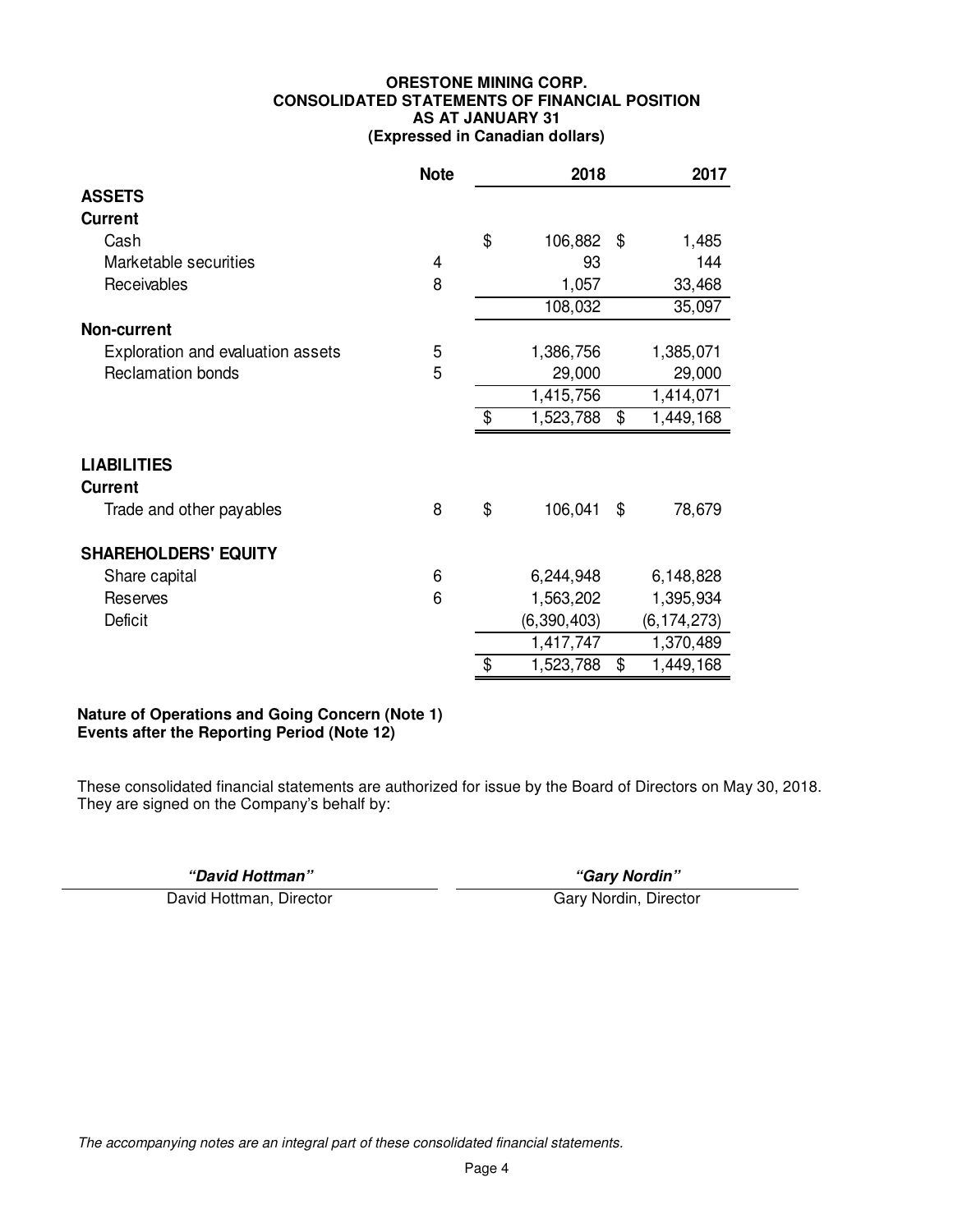#### **ORESTONE MINING CORP. CONSOLIDATED STATEMENTS OF COMPREHENSIVE LOSS FOR THE YEARS ENDED JANUARY 31 (Expressed in Canadian dollars)**

|                                                                                                  | <b>Note</b> | 2018           | 2017 |                                          |  |
|--------------------------------------------------------------------------------------------------|-------------|----------------|------|------------------------------------------|--|
| <b>Expenses</b>                                                                                  |             |                |      |                                          |  |
| Depreciation                                                                                     |             | \$             | \$   | 113                                      |  |
| Filing fees                                                                                      |             | 17,705         |      | 9,975                                    |  |
| <b>Investor relations</b>                                                                        |             | 16,684         |      | 4,921                                    |  |
| Office, rent and miscellaneous                                                                   | 8           | 17,016         |      | 34,775                                   |  |
| Project search                                                                                   |             | 4,140          |      | 420                                      |  |
| Professional fees                                                                                | 8           | 45,454         |      | 25,302                                   |  |
| Salaries and benefits                                                                            | 8           | 72,732         |      | 75,086                                   |  |
| Share-based payments                                                                             | 8           | 42,603         |      |                                          |  |
|                                                                                                  |             | 216,334        |      | 150,592                                  |  |
| Other items<br>Interest income<br>Gain on sale of marketable securities<br>Write off of bad debt | 4           | (204)<br>(204) |      | (590)<br>(54, 647)<br>4,250<br>(50, 987) |  |
| Net loss before income taxes                                                                     |             | 216,130        |      | 99,605                                   |  |
| Total comprehensive loss for the year                                                            |             | \$<br>216,130  | \$   | 99,605                                   |  |
| Basic and diluted loss per share                                                                 |             | \$<br>0.03     | \$   | 0.01                                     |  |
| Weighted average number of common<br>shares outstanding                                          |             | 8,626,176      |      | 7,554,441                                |  |

The accompanying notes are an integral part of these consolidated financial statements.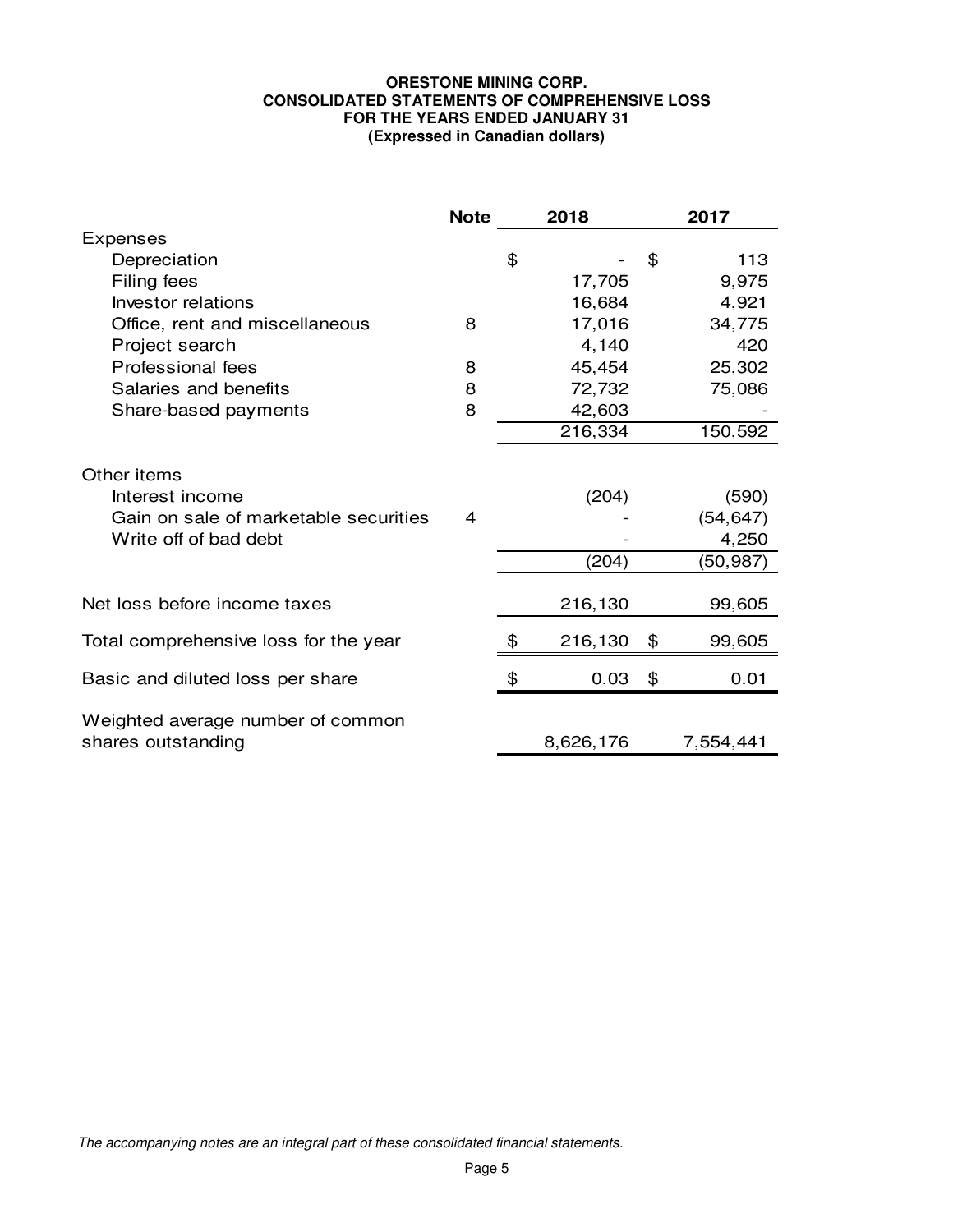### **ORESTONE MINING CORP. CONSOLIDATED STATEMENTS OF CHANGES IN SHAREHOLDERS' EQUITY (Expressed in Canadian dollars)**

|                                                  |                              |    |               |                 |    | <b>Reserves</b>          |      |                         |                        |                                         |
|--------------------------------------------------|------------------------------|----|---------------|-----------------|----|--------------------------|------|-------------------------|------------------------|-----------------------------------------|
|                                                  | Number of<br>shares          |    | Share capital | <b>Warrants</b> |    | Agent's<br>Warrants      |      | Share-based<br>payments | <b>Deficit</b>         | <b>Total</b><br>shareholders'<br>equity |
| Balance as at January 31, 2016                   | 7,554,441                    | \$ | 6,148,828     | 731,413<br>\$   | \$ | 98,399                   | \$   | 566,122                 | \$<br>(6,074,668)      | \$<br>,470,094                          |
| Net loss and comprehensive loss                  |                              |    |               |                 |    |                          |      |                         | (99, 605)              | (99, 605)                               |
| Balance as at January 31, 2017<br>Shares issues: | 7,554,441                    |    | 6,148,828     | 731,413         |    | 98,399                   |      | 566,122                 | (6, 174, 273)          | 370,489,                                |
| Private placement                                | 3,991,667                    |    | 114,835       | 124,665         |    |                          |      |                         |                        | 239,500                                 |
| Share issurance costs                            | $\overline{\phantom{a}}$     |    | (18, 715)     |                 |    |                          |      |                         |                        | (18, 715)                               |
| Share-based payments                             |                              |    |               |                 |    | $\overline{\phantom{0}}$ |      | 42,603                  |                        | 42,603                                  |
| Net loss and comprehensive loss                  | $\qquad \qquad \blacksquare$ |    |               |                 |    |                          |      |                         | (216, 130)             | (216, 130)                              |
| Balance as at January 31, 2018                   | 11,546,108                   | S  | 6,244,948     | 856,078 \$<br>S |    | 98,399                   | - \$ | 608,725                 | \$<br>$(6,390,403)$ \$ | 1,417,747                               |

The accompanying notes are an integral part of these consolidated financial statements.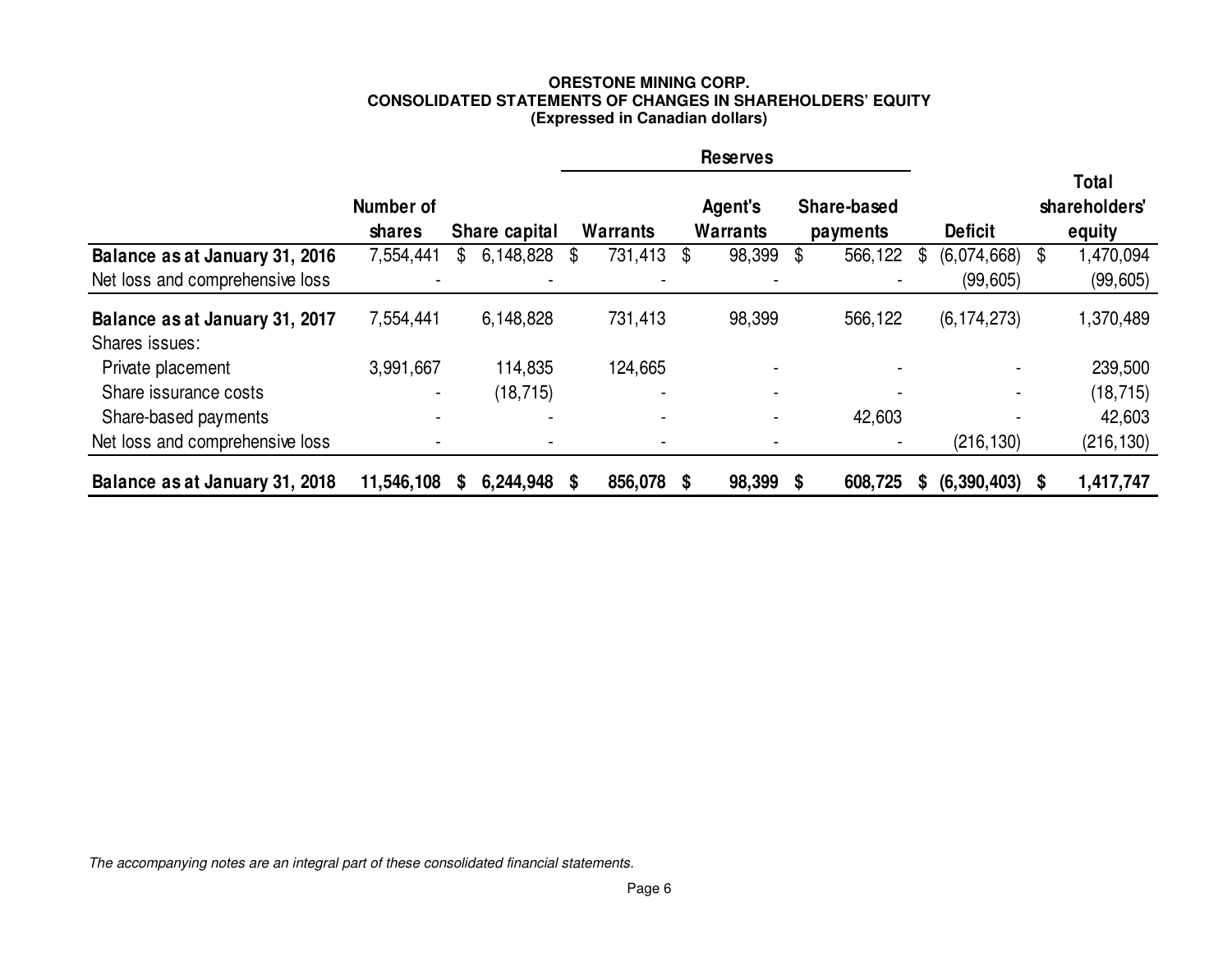#### **ORESTONE MINING CORP. CONSOLIDATED STATEMENTS OF CASH FLOWS FOR THE YEARS ENDED JANUARY 31 (Expressed in Canadian dollars)**

|                                                      | <b>Note</b> | 2018  |            |      | 2017       |  |  |  |
|------------------------------------------------------|-------------|-------|------------|------|------------|--|--|--|
| Cash provided by (used for):                         |             |       |            |      |            |  |  |  |
| <b>Operating activities</b>                          |             |       |            |      |            |  |  |  |
| Net loss                                             |             | \$    | (216, 130) | - \$ | (99, 605)  |  |  |  |
| Items not involving cash:                            |             |       |            |      |            |  |  |  |
| Depreciation                                         |             |       |            |      | 113        |  |  |  |
| Write off of bad debt                                |             |       |            |      | 4,250      |  |  |  |
| Gain on sale of marketable securities                | 4           |       |            |      | (54, 647)  |  |  |  |
| Share-based payments                                 |             |       | 42,603     |      |            |  |  |  |
| Loss on revaluation of marketable securities         | 4           |       | 51         |      |            |  |  |  |
| Changes in non-cash working capital items:           |             |       |            |      |            |  |  |  |
| Receivables                                          |             |       | 32,411     |      | 4,956      |  |  |  |
| Trade and other payables                             |             |       | 27,362     |      | 16,375     |  |  |  |
| Cash used in operating activities                    |             |       | (113, 703) |      | (128, 558) |  |  |  |
| <b>Investing activities</b>                          |             |       |            |      |            |  |  |  |
| Exploration and evaluation assets                    | 5           |       | (16, 322)  |      | (38, 791)  |  |  |  |
| <b>BC METC refund</b>                                | 5           |       | 14,637     |      | 459        |  |  |  |
| Cash used in investing activities                    |             |       | (1,685)    |      | (38, 332)  |  |  |  |
| <b>Financing activities</b>                          |             |       |            |      |            |  |  |  |
| Net proceeds from issuance of common shares          | 6           |       | 220,785    |      |            |  |  |  |
| Proceeds from sale of marketable securities          | 4           |       |            |      | 156,503    |  |  |  |
| Cash provided by financing activities                |             |       | 220,785    |      | 156,503    |  |  |  |
| Net increase in cash                                 |             |       | 105,397    |      | (10, 387)  |  |  |  |
| Cash - beginning of the year                         |             |       | 1,485      |      | 11,872     |  |  |  |
| Cash - end of the year                               |             | $\$\$ | 106,882    | - \$ | 1,485      |  |  |  |
|                                                      |             |       |            |      |            |  |  |  |
| Supplemental disclosure with respect to cash flows:  |             |       |            |      |            |  |  |  |
| Exploration and evaluation assets in trade and other |             |       |            |      |            |  |  |  |
| payables                                             |             | \$    | 22,099     | \$   | 22,099     |  |  |  |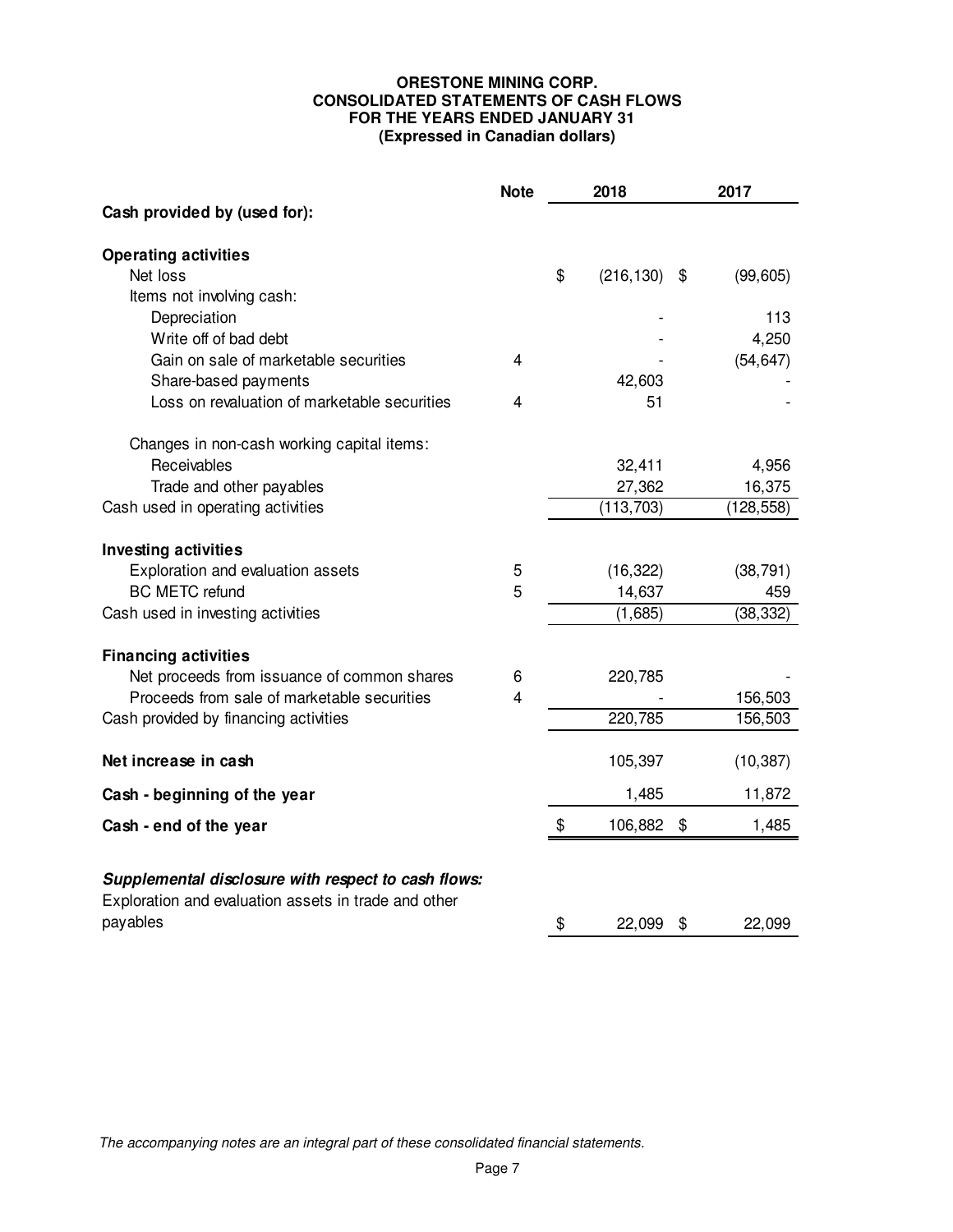### **1. NATURE OF OPERATIONS AND GOING CONCERN**

Orestone Mining Corp. (the "Company" or "Orestone") was incorporated under the Business Corporations Act (British Columbia) on April 30, 2007 and its principal business activity is the acquisition and exploration of mineral properties. The address of the Company's registered and head office is 19<sup>th</sup> Floor, 885 West Georgia Street, Vancouver, BC V6C 3H4. The Company's shares are listed on the TSX Venture Exchange and trade under the symbol "ORS".

On August 29, 2017, the Company completed a five for one share consolidation (see Note 6b). All references to number of shares and per share amounts have been retroactively restated to reflect the consolidation.

These consolidated financial statements have been prepared in accordance with International Financial Reporting Standards ("IFRS") applicable to a going concern basis, which assumes that the Company will be able to realize its assets and discharge its liabilities in the normal course of business for the foreseeable future. The continuing operations of the Company are dependent upon its ability to raise adequate financing to develop its exploration and evaluation assets, and to commence profitable operations in the future. To date, the Company has not generated any significant revenues and is considered to be in the exploration stage. These uncertainties may cast significant doubt about the Company's ability to continue as a going concern.

Management's plan includes continuing to pursue additional sources of financing through equity offerings, seeking joint venture partners to fund exploration, monitoring exploration activity and reducing overhead costs. Should the Company be unable to realize on its assets and discharge its liabilities in the normal course of business, the net realizable value of its assets may be materially less than the amounts recorded on the consolidated financial statement of financial position. These consolidated financial statements do not include any adjustments relating to the recoverability and classification of recorded asset amounts and classification of liabilities that may be necessary should the Company be unable to continue in existence.

|                              | January 31, 2018 | January 31, 2017 |
|------------------------------|------------------|------------------|
| Deficit                      | $(6,390,403)$ \$ | (6, 174, 273)    |
| Working capital (deficiency) | \$<br>1,991 \$   | (43, 582)        |

## **2. BASIS OF PRESENTATION**

#### **(a) Statement of compliance**

These consolidated financial statements have been prepared in accordance and compliance with IFRS as issued by the International Accounting Standards Board ("IASB") and interpretations of the International Financial Reporting Interpretations Committee ("IFRIC").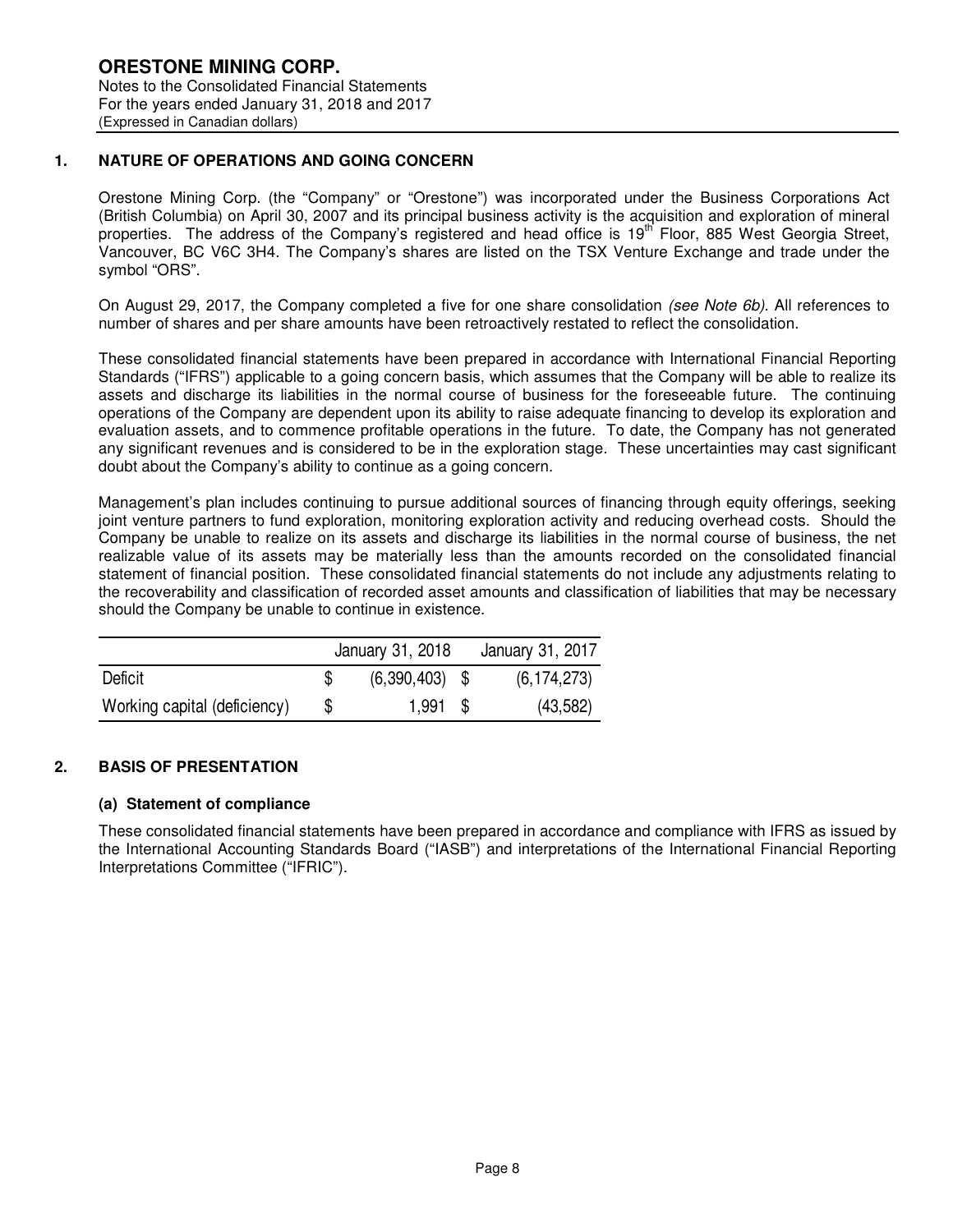#### **2. BASIS OF PRESENTATION**, (continued)

#### **(b) Basis of preparation**

These consolidated financial statements have been prepared on a historical cost basis except for marketable securities classified as available-for-sale, which are stated at fair value through other comprehensive income (loss). In addition, these consolidated financial statements have been prepared using the accrual basis of accounting, except for cash flow information.

These consolidated financial statements, including comparatives, have been prepared on the basis of IFRS standards that are published at the time of preparation.

### **(c) New accounting standards and interpretations**

Certain new accounting standards and interpretations have been published that are not mandatory for the January 31, 2018 reporting period. The Company has not early adopted the following new and revised standards, amendments and interpretations that have been issued but are not yet effective:

- IFRS 9 (Amended 2010) Financial Instruments (effective January 1, 2018)
- IFRS 15 Revenue from Contracts with Customer (effective January 1, 2018)
- IFRS 16 Leases (effective January 1, 2019)

The Company anticipates that the application of the above new and revised standards, amendments and interpretations will have no material impact on its results and financial position.

### **3. SIGNIFICANT ACCOUNTING POLICIES**

#### **Significant estimates and assumptions**

The preparation of financial statements in accordance with IFRS requires the Company to make estimates and assumptions concerning the future. The Company's management reviews these estimates and underlying assumptions on an ongoing basis, based on experience and other factors, including expectations of future events that are believed to be reasonable under the circumstances. Revisions to estimates are adjusted for prospectively in the period in which the estimates are revised.

Estimates and assumptions where there is significant risk of material adjustments to assets and liabilities in future accounting periods include share-based payments and the recoverability of the carrying value of exploration and evaluation assets.

#### **Significant judgments**

The preparation of financial statements in accordance with IFRS requires the Company to make judgments, apart from those involving estimates, in applying accounting policies. The most significant judgments in applying the Company's financial statements include:

- the assessment of the Company's ability to continue as a going concern and whether there are events or conditions that may give rise to significant uncertainty; and
- the assessment as to whether any impairment exists on the Company's exploration and evaluation assets.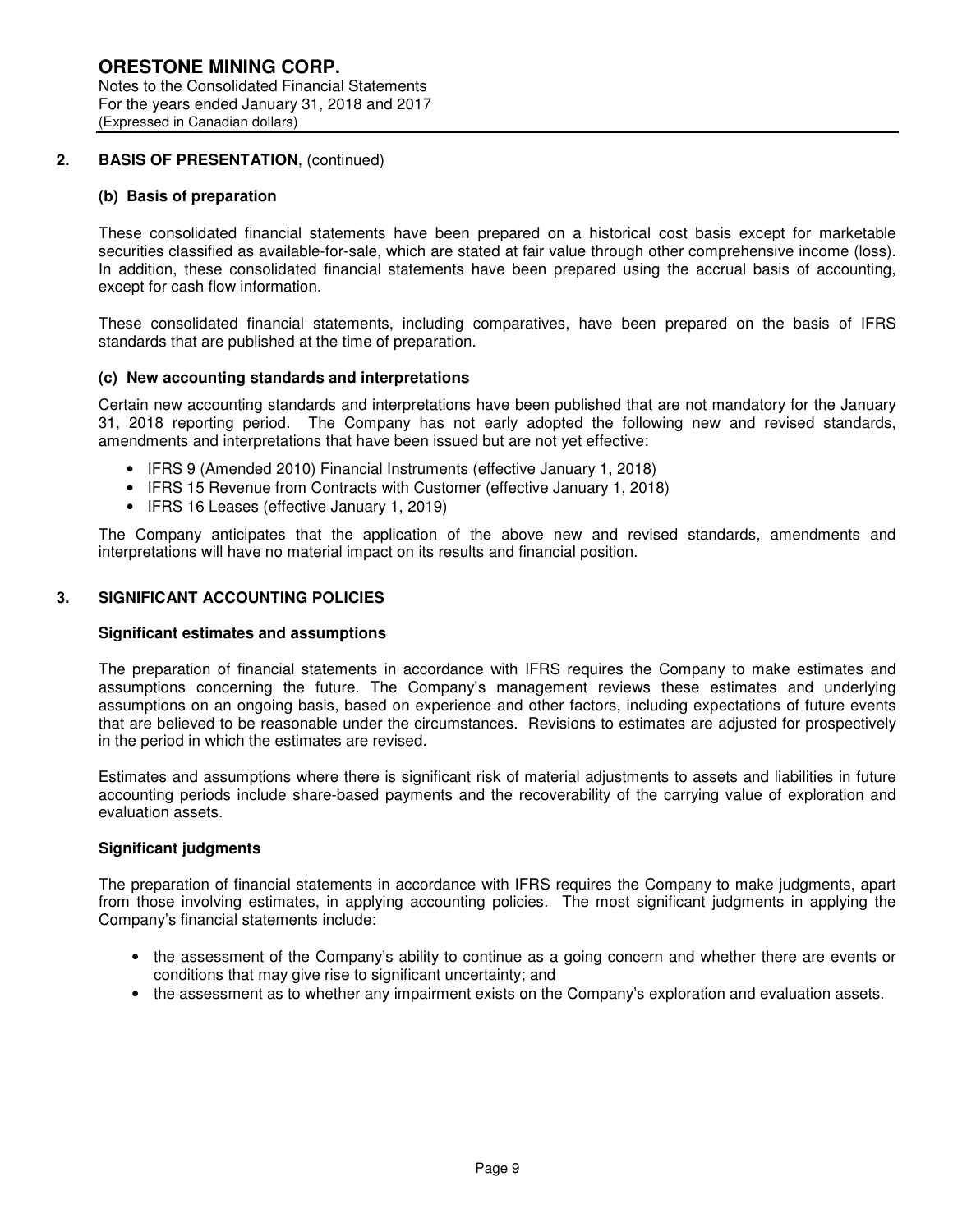## **3. SIGNIFICANT ACCOUNTING POLICIES,** (continued)

### **Basis of consolidation**

### **Subsidiary**

The consolidated financial statements include the financial statements of the Company and an entity controlled by the Company (its "subsidiary"). Control is achieved where the Company has the power to govern the financial and operating policies of an entity so as to obtain benefits from its activities.

The Company's subsidiary is:

% of ownership Jurisdiction Principal activity Intuitive Exploration Inc. 100% Canada Exploration company

The subsidiary is fully consolidated from the date of acquisition, being the date on which the Company obtains control, and continues to be consolidated until the date that such control ceases.

### Inter-company balances and transactions

Inter-company balances and transactions, including unrealised income and expenses arising from inter-company transactions, are eliminated in preparing the consolidated financial statements.

### **Cash and cash equivalents**

Cash and cash equivalents include cash on hand, term deposits and short-term highly liquid investments with the original term to maturity of three months or less, which are readily convertible to known amounts of cash and which, in the opinion of management, are subject to an insignificant risk of changes in value. At January 31, 2018, the Company had \$106,882 in cash.

## **Foreign currency translation**

#### Functional currency

The functional currency of the Company and its subsidiary is measured using the currency of the primary economic environment in which that entity operates. The consolidated financial statements are presented in Canadian dollars, which is the presentation and the functional currency of the parent company and its subsidiary.

#### Transactions and balances

Foreign denominated monetary assets and liabilities are translated to their Canadian dollar equivalents using foreign exchange rates that prevailed at the period end exchange rate. Non-monetary items are translated at historical exchange rates, except for items carried at market value, which are translated at the rate of exchange in effect at the period end exchange rate. Revenue and expenses are translated at average rates of exchange during the period. Exchange gains or losses arising on foreign currency translation are included in the determination of operating results for the year.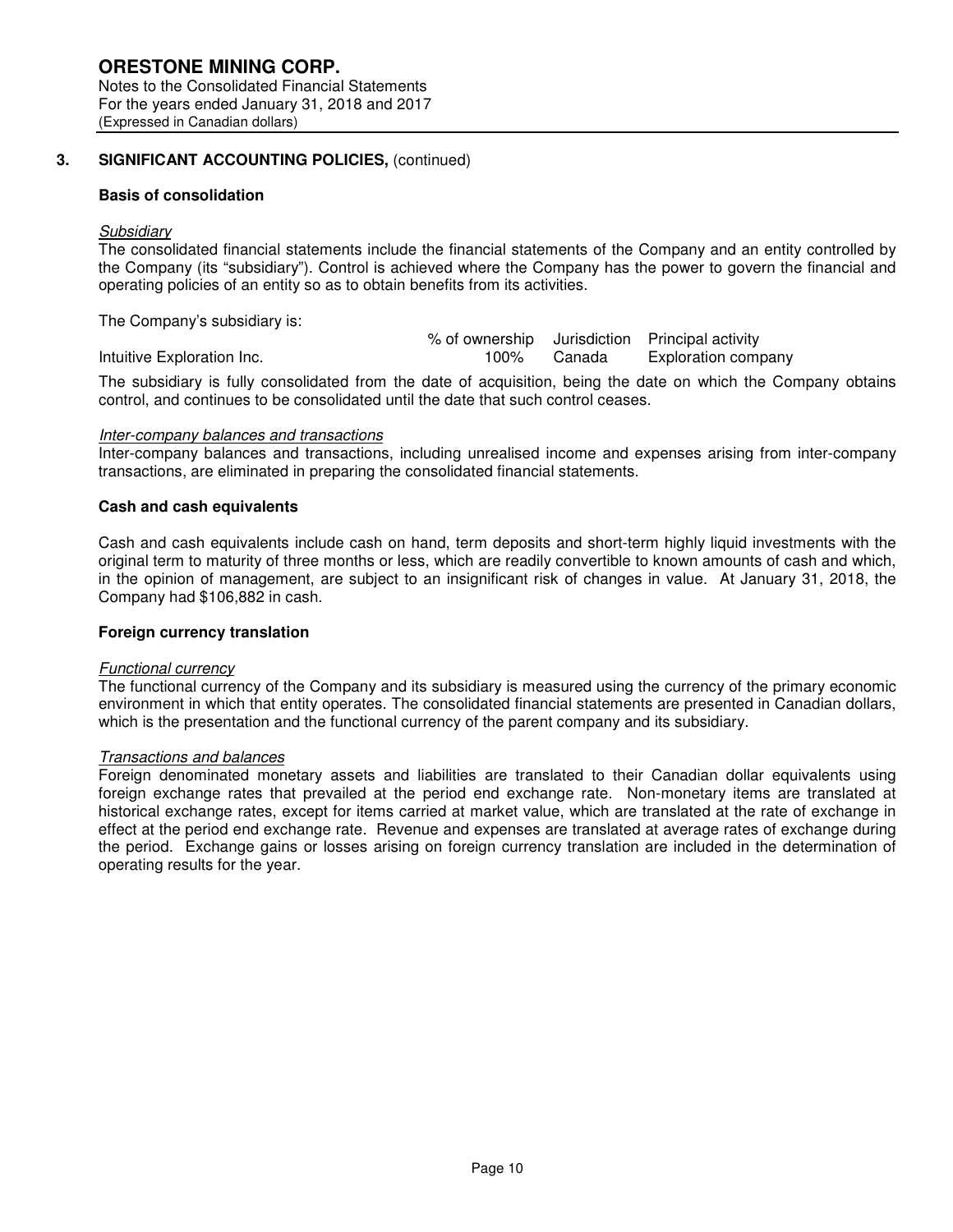#### **Exploration and evaluation assets**

Exploration and evaluation assets include the costs of acquiring licenses, costs associated with exploration and evaluation activity, and the fair value (at acquisition date) of exploration and evaluation assets acquired in a business combination. Exploration and evaluation expenditures are capitalized. Costs incurred before the Company has obtained the legal rights to explore an area are recognized in profit or loss.

Mining exploration tax credits from the Government of British Columbia ("BC METC") for certain exploration expenditures incurred in British Columbia are treated as a reduction of the exploration and development costs of the respective exploration property.

Exploration and evaluation assets are assessed for impairment if (i) sufficient data exists to determine technical feasibility and commercial viability, and (ii) facts and circumstances suggest that the carrying amount exceeds the recoverable amount.

Once the technical feasibility and commercial viability of the extraction of mineral resources in an area of interest are demonstrable, exploration and evaluation assets attributable to that area of interest are first tested for impairment and then reclassified to mining property and development assets within property, plant and equipment.

#### **Restoration and environmental obligations**

Recoverability of the carrying amount of any exploration and evaluation assets is dependent on successful development and commercial exploitation, or alternatively, sale of the respective areas of interest.

The Company recognizes liabilities for statutory, contractual, constructive or legal obligations associated with the retirement of long-term assets, when those obligations result from the acquisition, construction, development or normal operation of the assets. The net present value of future restoration cost estimates arising from the decommissioning of plant and other site preparation work is capitalized to exploration and evaluation assets along with a corresponding increase in the restoration provision in the period incurred. Discount rates using a pre-tax rate that reflect the time value of money are used to calculate the net present value. The restoration asset will be depreciated on the same basis as other mining assets.

The Company's estimates of restoration costs could change as a result of changes in regulatory requirements, discount rates and assumptions regarding the amount and timing of the future expenditures. These changes are recorded directly to mining assets with a corresponding entry to the restoration provision. The Company's estimates are reviewed annually for changes in regulatory requirements, discount rates, effects of inflation and changes in estimates.

Changes in the net present value, excluding changes in the Company's estimates of reclamation costs, are charged to profit and loss for the period.

The net present value of restoration costs arising from subsequent site damage that is incurred on an ongoing basis during production are charged to profit or loss in the period incurred. The costs of restoration projects that were included in the provision are recorded against the provision as incurred. The costs to prevent and control environmental impacts at specific properties are capitalized in accordance with the Company's accounting policy for exploration and evaluation assets

The Company currently has no known material rehabilitation and environmental costs. The Company however has reclamation bonds in place in the amount of \$29,000 in respect of the Captain property (Note 5).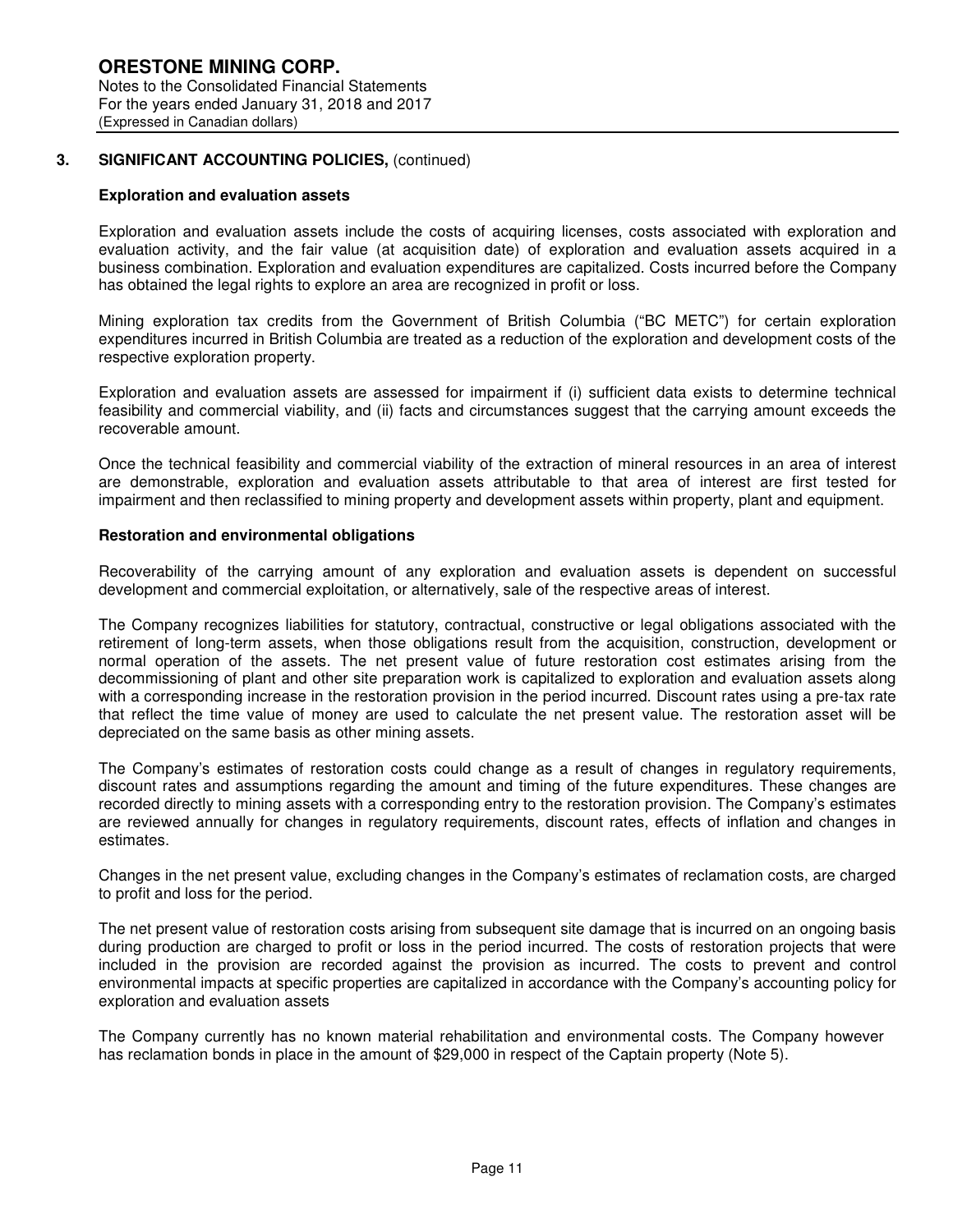#### **Impairment of non-financial assets**

The carrying amount of the Company's long-lived assets (which include exploration and evaluation assets) is reviewed for impairment if there is any indication that the carrying amount may not be recoverable. If any such indication is present, the recoverable amount of the asset is estimated in order to determine whether impairment exists.

An asset's recoverable amount is the higher of fair value less costs to sell and value in use. In assessing value in use, the estimated future cash flows are discounted to their present value, using a pre-tax discount rate that reflects current market assessments of the time value of money and the risks specific to the asset for which estimates of future cash flows have not been adjusted. Where the asset does not generate cash flows that are independent from other assets, the Company estimates the recoverable amount of the cash-generating unit to which the asset belongs.

If the recoverable amount of an asset or cash generating unit is estimated to be less than its carrying amount, the carrying amount is reduced to the recoverable amount. Impairment is recognized immediately as a charge in the statement of comprehensive loss. Where an impairment subsequently reverses, the carrying amount is increased to the revised estimate of recoverable amount but only to the extent that this does not exceed the carrying value that would have been determined if no impairment had previously been recognized. A reversal is recognized as a recovery in the statement of comprehensive loss for the period.

#### **Share-based payments**

The Company grants share purchase options to directors, officers, employees and consultants to purchase common shares. The fair value of options granted is recognized as a share-based payment expense with a corresponding increase in equity. An individual is classified as an employee when the individual is an employee for legal or tax purposes (direct employee) or provides services similar to those performed by a direct employee.

The fair value is measured at the grant date and each tranche is recognized on a graded-vesting basis over the period during which the options vest. The fair value of the options granted is measured using the Black-Scholes option pricing model taking into account the terms and conditions upon which the options were granted. At each financial position reporting date, the amount recognized as an expense is adjusted to reflect the actual number of share options that are expected to vest.

#### **Loss per share**

The Company uses the treasury stock method to compute the dilutive effect of options, warrants and similar instruments. Under this method the dilutive effect on loss per share is recognized on the use of the proceeds that could be obtained upon exercise of options, warrants and similar instruments. It assumes that the proceeds would be used to purchase common shares at the average market price during the year.

Basic and diluted losses per common share are calculated using the weighted-average number of common shares outstanding during the year.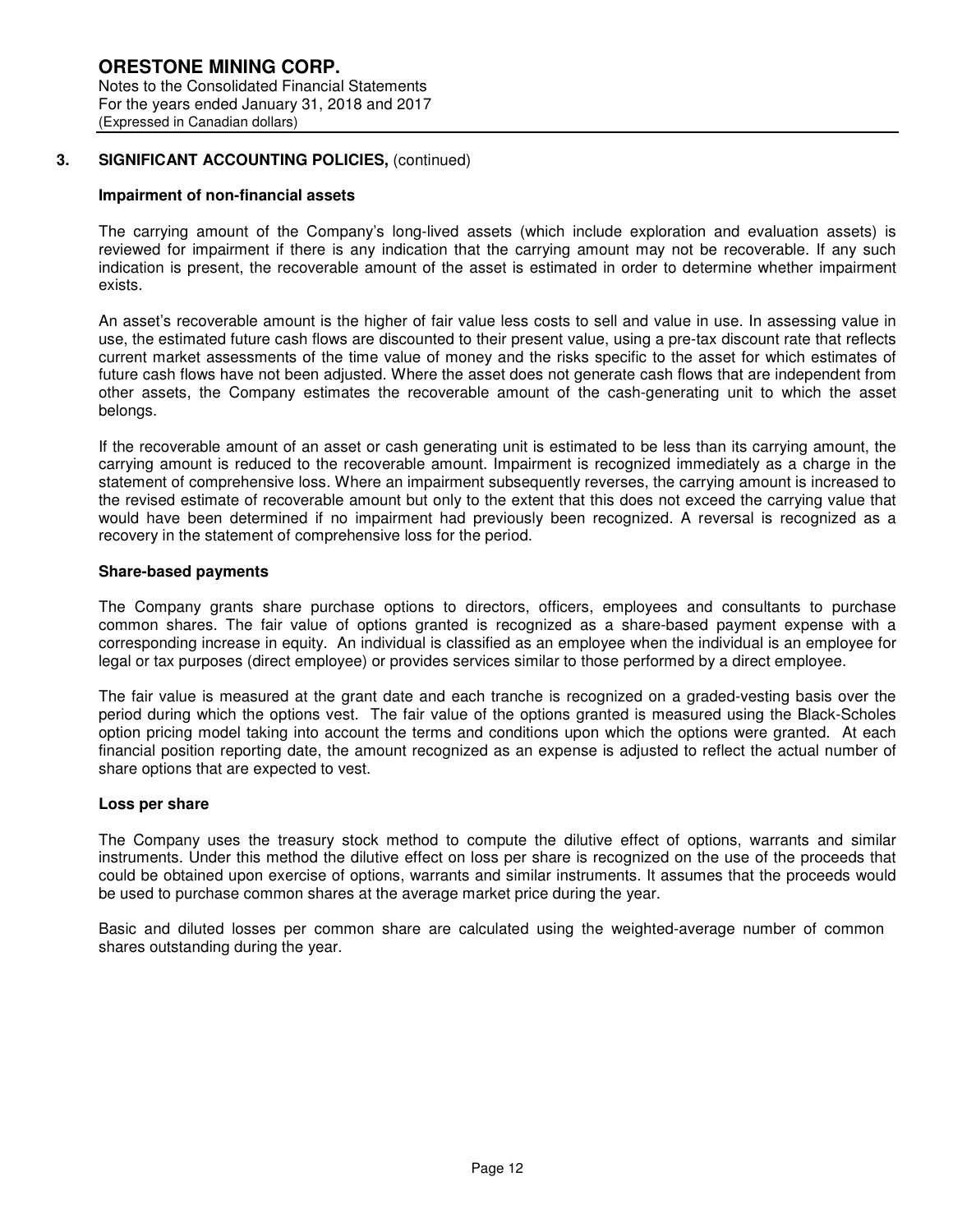#### **Financial instruments**

Financial assets and financial liabilities are measured initially at fair value plus transaction costs, except for financial assets and financial liabilities carried at fair value through profit or loss, which are measured initially at fair value. Financial assets and financial liabilities are measured subsequently as described below.

#### Financial assets

The Company classifies its financial assets into one of the following categories, depending on the purpose for which the asset was acquired. The Company's accounting policy for each category is as follows:

Fair value through profit or loss ('FVTPL') - This category comprises of financial assets classified as held for trading that are either derivatives or assets acquired principally for the purpose of selling or repurchasing it in the near term. They are carried in the statement of financial position at fair value with changes in fair value recognized in the statement of comprehensive loss. Cash and cash equivalents and marketable securities are designated as FVTPL.

Loans and receivables - These assets are non-derivative financial assets with fixed or determinable payments that are not quoted in an active market. They are carried at amortized cost using the effective interest method, less any provision for impairment. Discounting is omitted when the effect of discounting is immaterial. Individually significant receivables are considered for impairment when they are past due or when other objective evidence is received that a specific counterparty may likely default. Receivables are designated as loans and receivables.

Held-to-maturity investments - These assets are non-derivative financial assets with fixed or determinable payments and fixed maturities that the Company's management has the positive intention and ability to hold to maturity. These assets are measured at amortized cost using the effective interest method. If there is objective evidence that the investment is impaired, determined by reference to external credit ratings and other relevant indicators, the financial asset is measured at the present value of estimated future cash flows. Any changes to the carrying amount of the investment, including impairment losses, are recognized in the statement of comprehensive loss.

Available-for-sale - Non-derivative financial assets not included in the above categories are classified as availablefor-sale. They are carried at fair value with changes in fair value recognized in other comprehensive income. Where a financial asset is disposed of or a decline in the fair value of an available-for-sale financial asset constitutes objective evidence of impairment, the amount of the cumulative gain or loss is reclassified from equity and recognized in the statement of comprehensive loss.

All financial assets except for those at fair value through profit or loss are subject to review for impairment at least at each reporting date. Financial assets are impaired when there is any objective evidence that a financial asset or a group of financial assets is impaired. Different criteria to determine impairment are applied for each category of financial assets, which are described above. If in a subsequent period, the amount of the impairment loss decreases and the decrease relates to an event occurring after the impairment was recognized, the previously recognized impairment loss is reversed through profit or loss.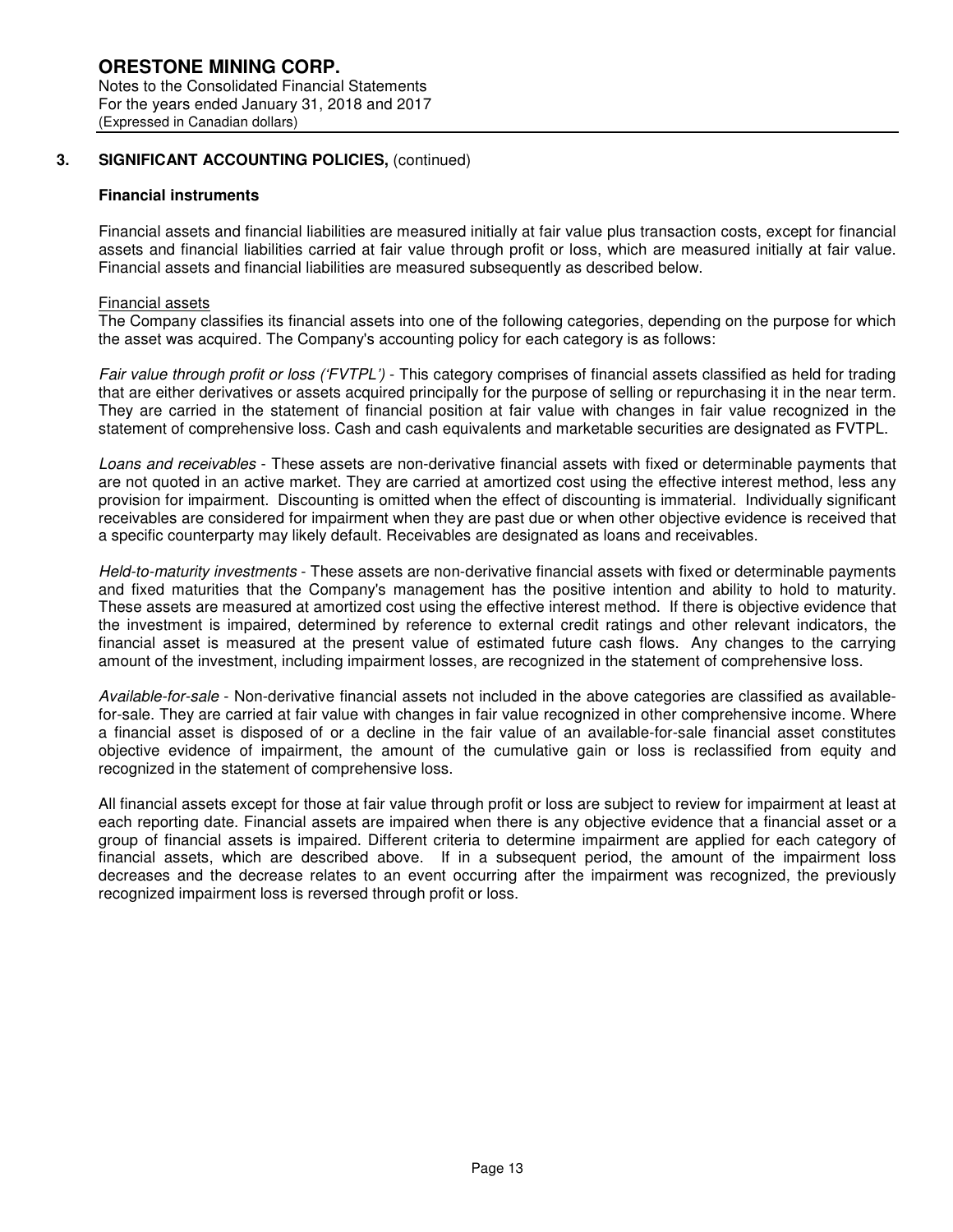# **ORESTONE MINING CORP.**

Notes to the Consolidated Financial Statements For the years ended January 31, 2018 and 2017 (Expressed in Canadian dollars)

#### **3. SIGNIFICANT ACCOUNTING POLICIES,** (continued)

#### **Financial instruments,** (continued)

#### Financial liabilities

The Company classifies its financial liabilities into one of two categories, depending on the purpose for which the asset was acquired. The Company's accounting policy for each category is as follows:

Fair value through profit or loss - This category comprises of financial liabilities classified as held for trading that are either derivatives or liabilities incurred principally for the purpose of selling or repurchasing it in the near term. They are carried in the statement of financial position at fair value with changes in fair value recognized in the statement of comprehensive loss.

Other financial liabilities: This category includes trade and other payables which are recognized at amortized cost using the effective interest method. Discounting is omitted where the effect of discounting is immaterial. Trade and other payables are designated as other financial liabilities.

The Company does not have any derivative financial assets and liabilities.

#### **Income taxes**

#### Current income tax:

Current income tax assets and liabilities for the current period are measured at the amount expected to be recovered from or paid to the taxation authorities. The tax rates and tax laws used to compute the amount are those that are enacted or substantively enacted, at the reporting date, in the countries where the Company operates and generates taxable income.

Current income tax relating to items recognized directly in other comprehensive income or equity is recognized in other comprehensive income or equity and not in profit or loss. Management periodically evaluates positions taken in the tax returns with respect to situations in which applicable tax regulations are subject to interpretation and establishes provisions where appropriate.

#### Deferred income tax:

Deferred income tax is provided using the asset and liability method on temporary differences at the reporting date between the tax bases of assets and liabilities and their carrying amounts for financial reporting purposes.

The carrying amount of deferred income tax assets is reviewed at the end of each reporting period and recognized only to the extent that it is probable that sufficient taxable profit will be available to allow all or part of the deferred income tax asset to be utilized.

Deferred income tax assets and liabilities are measured at the tax rates that are expected to apply to the year when the asset is realized or the liability is settled, based on tax rates (and tax laws) that have been enacted or substantively enacted by the end of the reporting period.

Deferred income tax assets and deferred income tax liabilities are offset, if a legally enforceable right exists to set off current tax assets against current income tax liabilities and the deferred income taxes relate to the same taxable entity and the same taxation authority.

#### **Segment reporting**

The Company operates in a single geographical segment, being Canada, and a single reporting segment, being the acquisition, exploration and development of mineral property interests.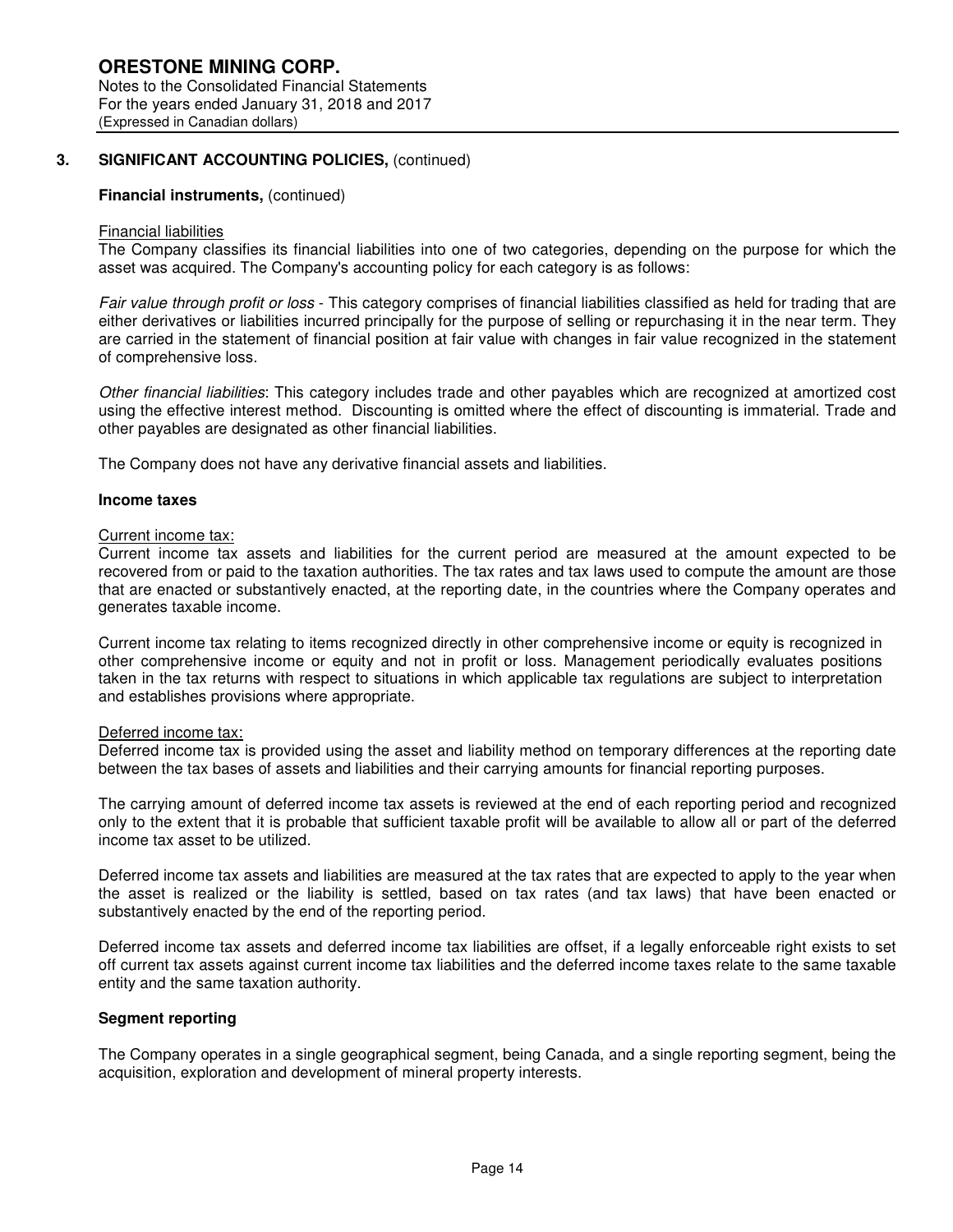#### **Flow-through common shares**

Flow-through common shares require the Company to spend an amount equivalent to the proceeds of the issued flow-through common shares on Canadian qualifying exploration expenditures. The Company may be required to indemnify the holders of such shares for any tax and other costs payable by them in the event the Company has not made the required exploration expenditures.

Under the IFRS framework, the increase to share capital when flow-through shares are issued is measured based on the current market price of common shares. The incremental proceeds, or "premium," are recorded as a deferred charge. As expenditures are renounced, the charge is reversed. The net amount is recognized as flow-through share liability reversal.

# **4. MARKETABLE SECURITIES**

|                         |               |      |      |                    | <b>Fair Market</b> |
|-------------------------|---------------|------|------|--------------------|--------------------|
| <b>January 31, 2018</b> | <b>Shares</b> |      | Cost |                    | Value              |
| Millrock Resources Inc. | 333           | \$   | 75   | \$                 | 93                 |
|                         |               |      |      |                    |                    |
|                         |               |      |      | <b>Fair Market</b> |                    |
| <b>January 31, 2017</b> | <b>Shares</b> | Cost |      |                    | Value              |
| Millrock Resources Inc. | 333           |      | 75   |                    | 144                |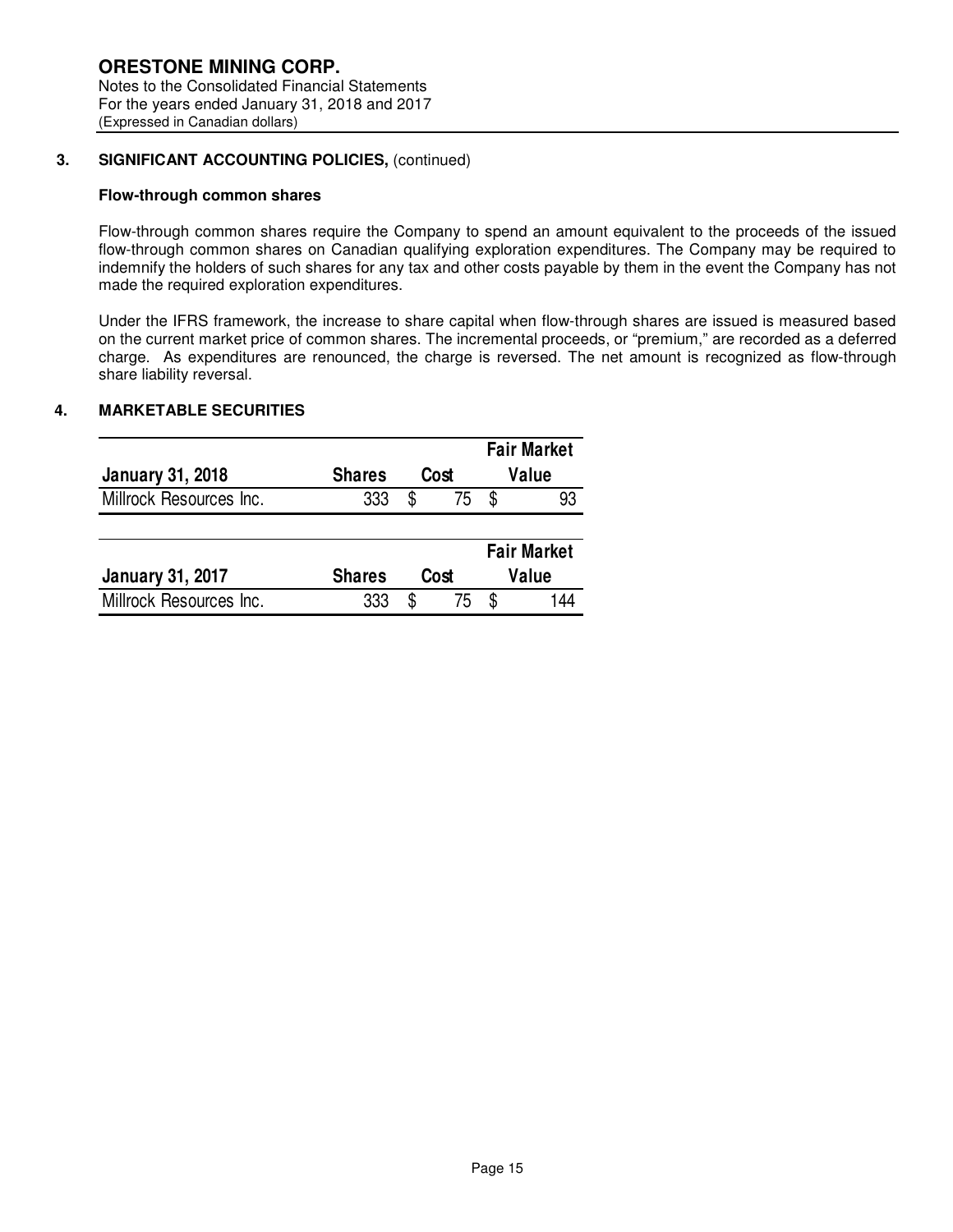### **5. EXPLORATION AND EVALUATION ASSETS**

#### **Captain Property**

The Company owns a 100% interest in certain mineral claims comprising the Captain Property located near Fort St. James, British Columbia.

As at January 31, 2018, the Company issued a \$29,000 (January 31, 2017 - \$29,000) reclamation bond to the Ministry of Energy, Mines and Petroleum Resources of British Columbia to guarantee reclamation of the environment on the Captain Property.

|                               | January 31, |             |    | January 31,              |    |            |    |                  | January 31, |            |  |
|-------------------------------|-------------|-------------|----|--------------------------|----|------------|----|------------------|-------------|------------|--|
|                               |             | 2016        |    | <b>Additions</b>         |    | 2017       |    | <b>Additions</b> |             | 2018       |  |
| <b>Captain Property</b>       |             |             |    |                          |    |            |    |                  |             |            |  |
| <b>Acquisition costs</b>      | \$          | 276,117     | \$ |                          | \$ | 276,117    | \$ | 6,560            | \$          | 282,677    |  |
| Deferred exploration costs    |             |             |    |                          |    |            |    |                  |             |            |  |
| Assays                        |             | 41,818      |    | $\overline{\phantom{a}}$ |    | 41,818     |    |                  |             | 41,818     |  |
| Drilling                      |             | 734,877     |    | $\overline{\phantom{a}}$ |    | 734,877    |    | 1,500            |             | 736,377    |  |
| Geological                    |             | 376,370     |    | 16,100                   |    | 392,470    |    | 5,000            |             | 397,470    |  |
| Geophysical                   |             | 143,377     |    | 32,691                   |    | 176,068    |    | 1,324            |             | 177,392    |  |
| Surveying                     |             | 40,846      |    |                          |    | 40,846     |    |                  |             | 40,846     |  |
| Other                         |             | 1,061       |    | -                        |    | 1,061      |    | 1,938            |             | 2,999      |  |
|                               |             | 1,338,349   |    | 48,791                   |    | 1,387,140  |    | 9,762            |             | 1,396,902  |  |
| Mining exploration tax credit |             | (277, 727)  |    | (459)                    |    | (278, 186) |    | (14, 637)        |             | (292, 823) |  |
|                               |             | \$1,336,739 | \$ | 48,332                   | \$ | 1,385,071  | \$ | 1,685            | \$          | 1,386,756  |  |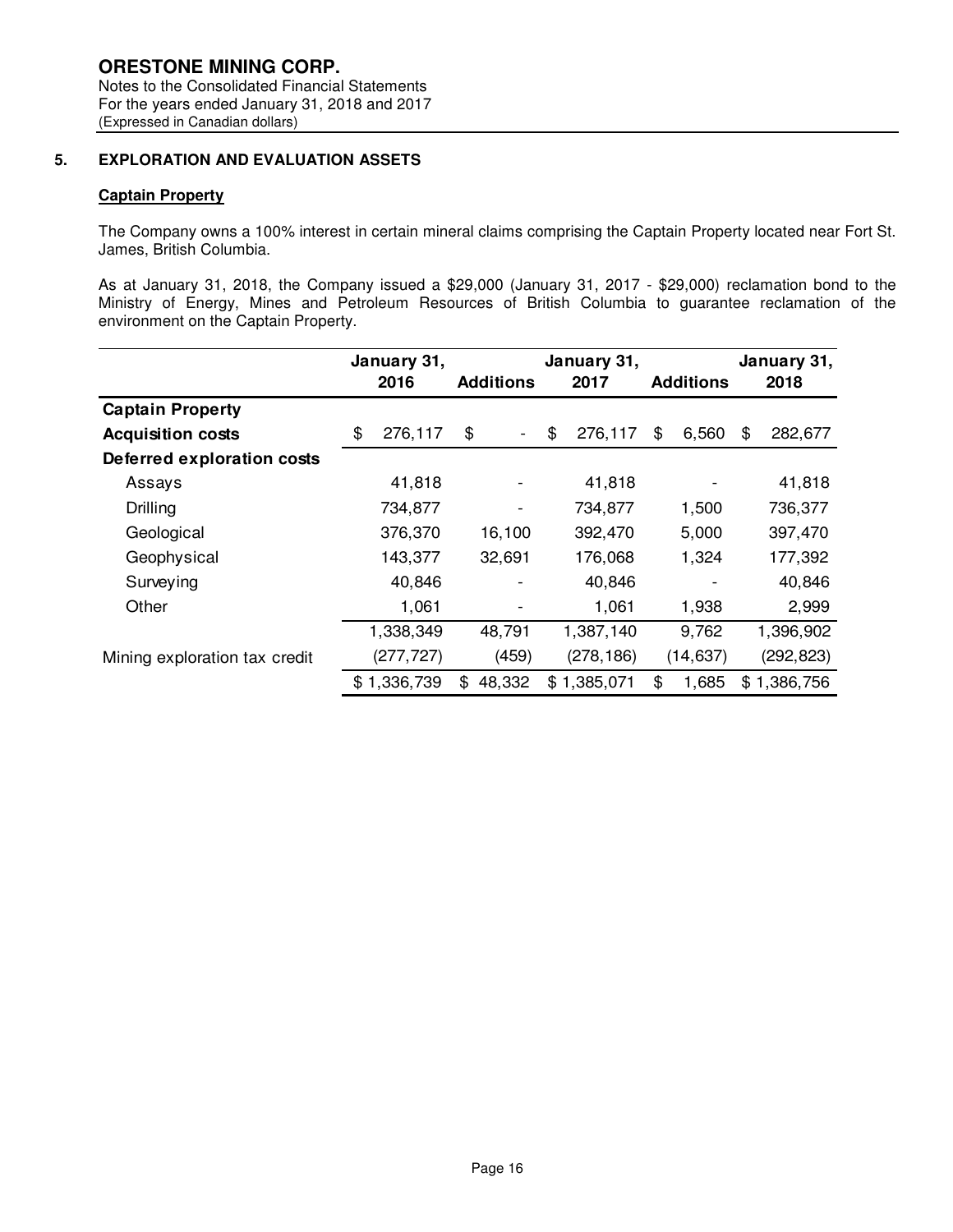### **6. SHARE CAPITAL**

#### **a. Authorized**

There are an unlimited number of common shares without par value.

#### **b. Share consolidation**

On August 29, 2017, the Company consolidated its share capital on the basis of one new share for every five old shares. All references to the number of shares and per share amounts have been retroactively restated to reflect the consolidation.

#### **c. Share issuance**

On October 25, 2017, the Company closed a non-brokered private placement of 3,991,667 units (the "Units") at a price of \$0.06 per Unit for gross proceeds of \$239,500. The Company recorded \$18,715 of share issuance costs. Each Unit consisted of one common share and one common share purchase warrant. Each whole warrant can be exercised into one common share of the Company at a price of \$0.10 per share for a period of two years from the date of closing. The warrants were ascribed a value of \$124,665 under the Black-Scholes valuation model with the residual being allocated to share capital.

### **d. Share purchase option compensation plan**

The Company has adopted an incentive share option plan, which provides that the Board of Directors of the Company may from time to time, in its discretion, and in accordance with the TSX Venture Exchange requirements, grant to directors, officers, employees and technical consultants to the Company, nontransferable options to purchase common shares, provided that the number of common shares reserved for issuance will not exceed 10% of the common shares to be outstanding at closing. Such options will be exercisable for a period of up to 5 years from the date of grant. In connection with the foregoing, the number of common shares reserved for issuance to any individual director or officer will not exceed 5% of the issued and outstanding common shares and the number of common shares reserved for issuance to all technical consultants will not exceed 2% of the issued and outstanding common shares.

|                       |                 |             |    |                          | January                  |               |            | January    |
|-----------------------|-----------------|-------------|----|--------------------------|--------------------------|---------------|------------|------------|
|                       | <b>Exercise</b> | January 31, |    | Expired /                | 31.                      |               | Expired /  | 31,        |
| Expiry date           | $price($)$      | 2016        |    | <b>Issued forfeited</b>  | 2017                     | <b>Issued</b> | forfeited  | 2018       |
| September 8, 2016     | 2.10            | 62,500      | -  | (62,500)                 |                          |               |            |            |
| September 29, 2016    | 2.00            | 10,000      | -  | (10,000)                 | $\overline{\phantom{a}}$ | ۰             | ۰          |            |
| October 26, 2017      | 0.75            | 371,000     |    | $\overline{\phantom{0}}$ | 371,000                  | -             | (371,000)  |            |
| June 28, 2018         | 0.50            | 125,000     | ۰  | $\overline{\phantom{a}}$ | 125,000                  | -             | (25,000)   | 100,000    |
| October 7, 2018       | 0.50            | 30.000      |    | $\overline{\phantom{0}}$ | 30,000                   | ۰             |            | 30,000     |
| November 22, 2022     | 0.15            | -           |    |                          | $\overline{\phantom{a}}$ | 785,000       | ۰          | 785,000    |
| Options outstanding   |                 | 598,500     |    | (72, 500)                | 526,000                  | 785.000       | (396,000)  | 915,000    |
| Options exercisable   |                 | 598,500     | ۰  |                          | 526,000                  | 196,250       |            | 326,250    |
| Weighted average      |                 |             |    |                          |                          |               |            |            |
| exercise price $(\$)$ |                 | \$<br>0.85  | \$ | \$<br>2.09               | \$<br>0.68               | \$<br>0.15    | \$<br>0.73 | \$<br>0.20 |

The continuity of options is as follows:

25% of the share purchase options issued during the year ended January 31, 2018 vested immediately upon grant and 25% every 3 months thereafter.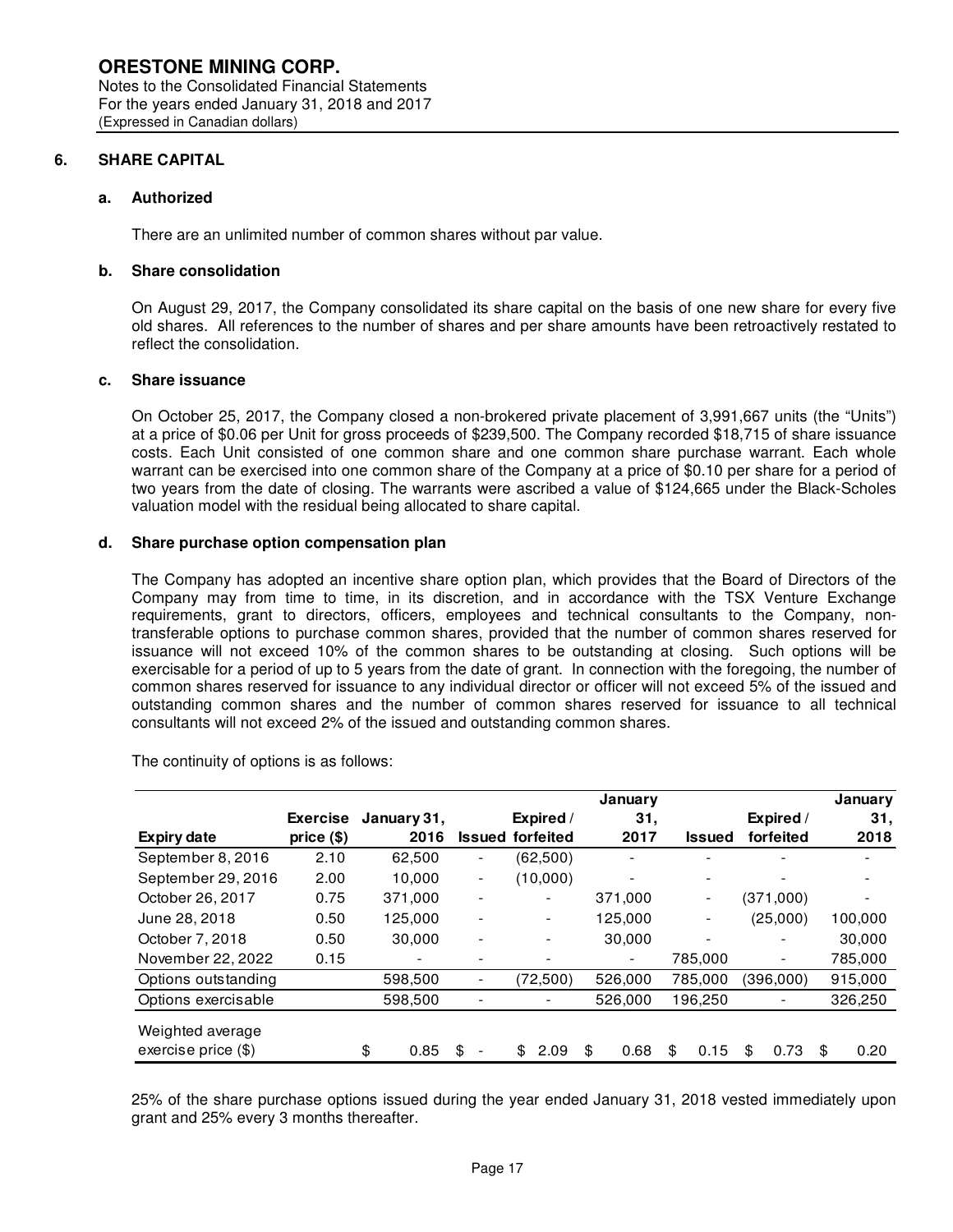## **6. SHARE CAPITAL,** (continued)

## **d. Share purchase option compensation plan** (continued)

At January 31, 2018, the weighted average remaining life of the outstanding and exercisable options is 4.19 years (January 31, 2017 – 0.95 years).

The assumptions used in the Black Scholes Option Pricing Model to estimate the fair value of options were:

|                                 | 2018    | 2017 |
|---------------------------------|---------|------|
| Risk-free interest rate         | 1.64%   | N/A  |
| Expected stock price volatility | 182.48% | N/A  |
| Expected option life in years   | 5 years | N/A  |
| Expected dividend yield         | Nil     | Nil  |
| Forfeiture rate                 | Nil     | Nil  |

Option pricing models require the input of highly subject assumptions including the expected price volatility. Changes in the subjective assumptions can materially affect the fair value estimate, and therefore the existing models do not necessarily provide a reliable measure of the fair value of the Company's share purchase options.

## **e. Warrants**

The continuity of warrants is as follows:

|                           | <b>Exercise</b> | January 31, |     |                   |                  |                |     | January 31, |
|---------------------------|-----------------|-------------|-----|-------------------|------------------|----------------|-----|-------------|
| <b>Expiry date</b>        | price(\$)       | 2017        |     | <b>Issued</b>     | <b>Exercised</b> | <b>Expired</b> |     | 2018        |
| October 25, 2019          | 0.10            | ۰           |     | 3,991,667         |                  | -              |     | 3,991,667   |
| Warrants outstanding      |                 | ۰           |     | 3,991,667         |                  |                |     | 3,991,667   |
| Weighted average exercise |                 |             |     |                   |                  |                |     |             |
| price $(\$)$              |                 | \$<br>٠     | \$. | 0.10 <sup>5</sup> | ۰                | \$.<br>-       | \$. | 0.10        |

At January 31, 2018, the weighted average remaining life of the outstanding warrants is 1.73 years (January  $31, 2017 -$  Nil).

The assumptions used in the Black Scholes Option Pricing Model to estimate the fair value of warrants were:

|                                 | 2018    | 2017 |
|---------------------------------|---------|------|
| Risk-free interest rate         | 1.45%   | N/A  |
| Expected stock price volatility | 194.00% | N/A  |
| Expected option life in years   | 2 years | N/A  |
| Expected dividend yield         | Nil     | Nil  |
| Forfeiture rate                 | Nil     | Nil  |

## **f. Reserves**

The reserves account records items recognized as share-based payments expense and other share-based payments. When stock options are exercised, the corresponding amount will be transferred to share capital. Amounts recorded for forfeited or expired unexercised options remain in the reserves account. Amounts recorded for exercised, cancelled or expired warrants remain in the reserves account.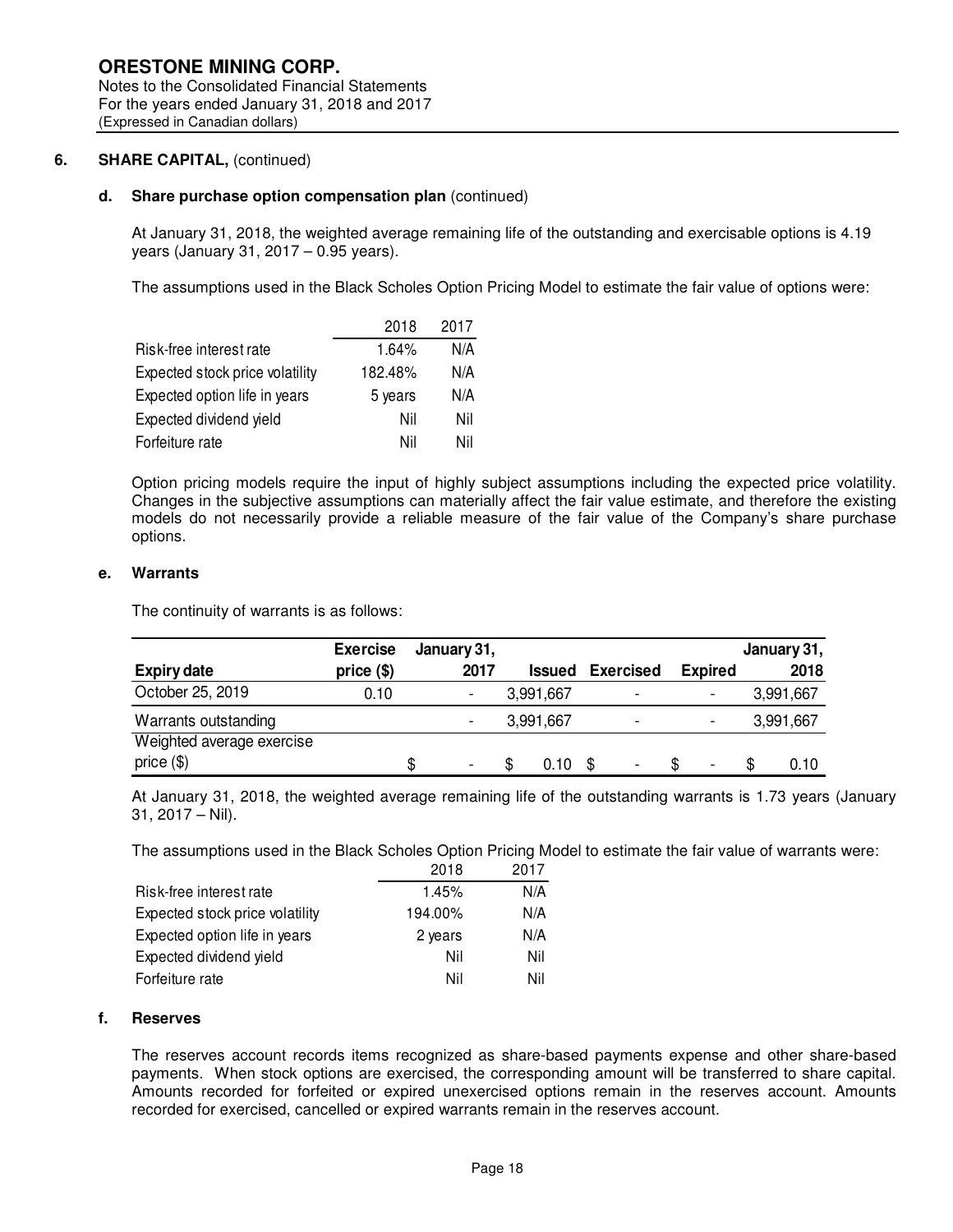### **7. LOSS PER SHARE**

#### **Basic and diluted loss per share**

The calculation of basic and diluted loss per share for the year ended January 31, 2018 was based on the loss attributable to common shareholders of \$216,130 (January 31, 2017 – \$99,605) and a weighted average number of common shares outstanding of 8,626,176 (January 31, 2017 – 7,554,441).

Diluted loss per share did not include the effect of 915,000 stock options (2017 – 526,000 stock options) and 3,991,667 warrants (2017 – Nil) because they were anti-dilutive.

### **8. RELATED PARTY TRANSACTIONS**

The aggregate value of transactions and outstanding balances relating to key management personnel and entities over which they have control or significant influence were as follows:

|                                                              | Short-term<br>employee<br>benefits | Post-<br>employment<br>benefits | Other long-<br>term benefits | Termination<br>benefits | Share-<br>based<br>payments | Total    |
|--------------------------------------------------------------|------------------------------------|---------------------------------|------------------------------|-------------------------|-----------------------------|----------|
| David Hottman<br><b>Chief Executive</b><br>Officer, Director | \$67,200                           | \$Nil                           | \$Nil                        | \$Nil                   | \$<br>5,427                 | \$72,627 |
| Mark T. Brown<br><b>Chief Financial</b><br>Officer, Director | \$Nil                              | \$Nil                           | \$Nil                        | \$Nil                   | \$<br>1,899                 | \$1,899  |
| Andrew Muir *<br>Director*                                   | \$Nil                              | \$Nil                           | \$Nil                        | \$Nil\$                 | 4,613                       | \$4,613  |
| Douglas Willock *<br>Director                                | \$Nil                              | \$Nil                           | \$Nil                        | \$Nil                   | -\$<br>5,156                | \$5,156  |
| Gary D. Nordin<br>Director                                   | \$Nil                              | \$Nil                           | \$Nil                        | \$Nil\$                 | 6,512                       | \$6,512  |
| John Kanderka<br>Director                                    | \$Nil                              | \$Nil                           | \$Nil                        | \$Nil                   | 5,427<br>\$                 | \$5,427  |

For the year ended January 31, 2018:

\* The directors subsequently resigned from the Board of Directors.

For the year ended January 31, 2017:

|                        | Short-term | Post-      | Other long-   | Termination<br>benefits | Share-   |          |  |
|------------------------|------------|------------|---------------|-------------------------|----------|----------|--|
|                        | employee   | employment | term benefits |                         | based    | Total    |  |
|                        | benefits   | benefits   |               |                         | payments |          |  |
| David Hottman          |            |            |               |                         |          |          |  |
| <b>Chief Executive</b> | \$67,200   | \$Nil      | \$Nil         | \$Nil                   | \$Nil    | \$67,200 |  |
| Officer, Director      |            |            |               |                         |          |          |  |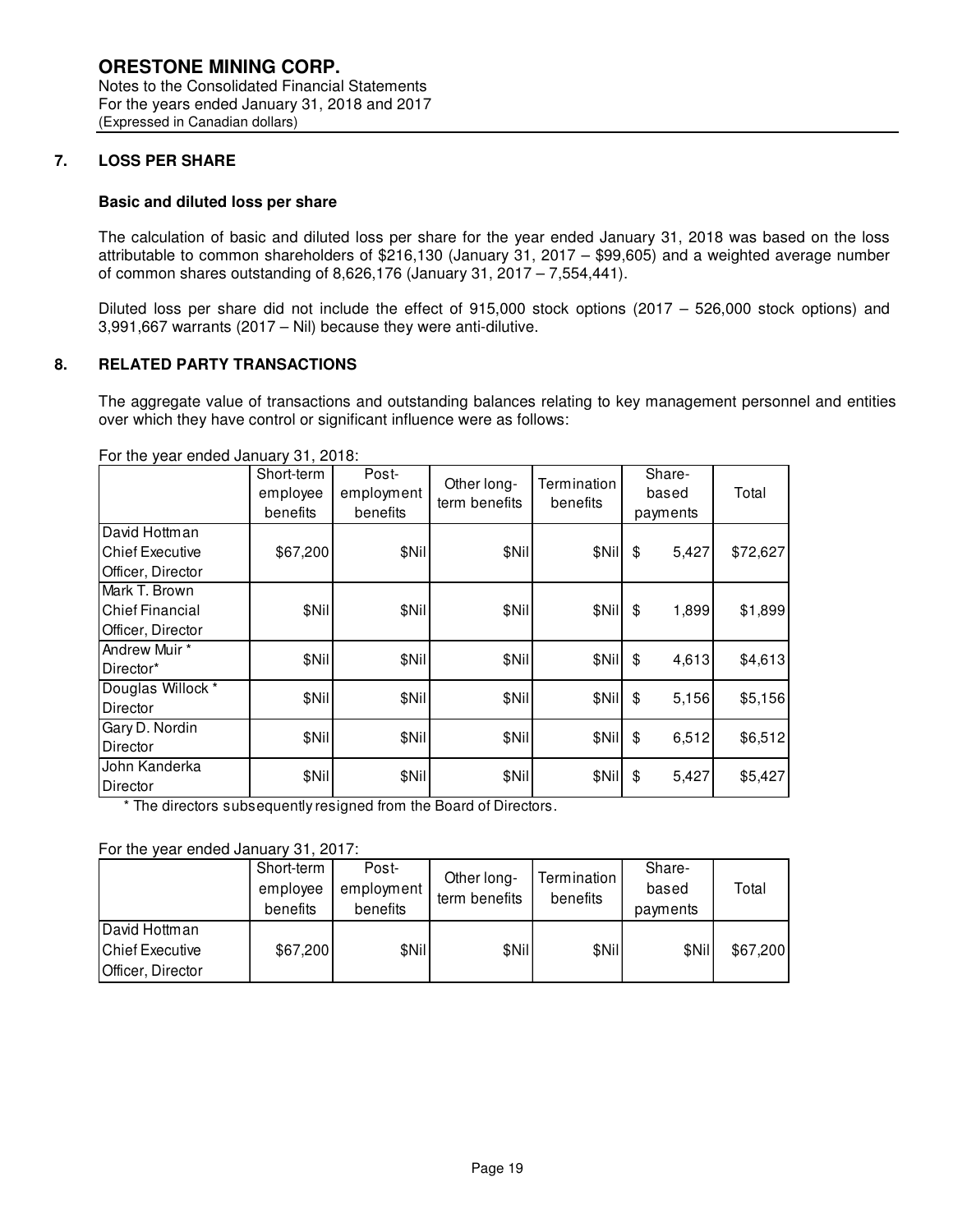## **8. RELATED PARTY TRANSACTIONS,** (continued)

Related party transactions and balances:

|                                                                 |                                          | During the years ended |             |    |          |             |        | As at |        |
|-----------------------------------------------------------------|------------------------------------------|------------------------|-------------|----|----------|-------------|--------|-------|--------|
|                                                                 |                                          |                        | January 31, |    |          | January 31, |        |       |        |
| Amounts in accounts payable:                                    | Services for:                            |                        | 2018        |    | 2017     |             | 2018   |       | 2017   |
| David Hottman                                                   | <b>Salaries</b>                          | \$                     | 67,200      | \$ | 67,200   | \$          | 50,400 | \$    | 15,400 |
| A private company controlled by a<br>director of the Company    | Rent                                     |                        | 14,400      |    |          |             | 15,120 |       |        |
| A private company with an officer in<br>common with the Company | Accounting and<br>management<br>services |                        | 15,000      |    |          |             | 2,625  |       |        |
| Total                                                           |                                          | \$                     | 96,600      | \$ | 67,200   | \$          | 68,145 | \$    | 15,400 |
| Amounts in accounts receivable:                                 | Services for:                            |                        |             |    |          |             |        |       |        |
| A public company with a director in<br>common with the Company  | Rent                                     | \$                     |             |    | \$21,000 | - \$        |        | \$    |        |
| A private company controlled by a<br>director of the Company    | Expense<br>reimbursements                |                        |             |    |          |             |        |       | 27,881 |
| Total                                                           |                                          | \$                     |             | \$ | 21,000   | \$          |        | \$    | 27,881 |

Amounts owing to/from related parties are non-interest bearing, unsecured, and have no fixed terms of repayment. The changes during the period were measured by the exchange amount, which is the amount agreed upon by the transacting parties.

## **9. FINANCIAL INSTRUMENTS**

The fair value of the Company's cash, marketable securities, receivables and trade and other payables approximate their carrying values.

The Company's financial instruments recorded at fair value require disclosure about how the fair value was determined based on significant levels of inputs described in the following hierarchy:

Level 1 – Quoted prices are available in active markets for identical assets or liabilities as of the reporting date. Active markets are those in which transactions occur in sufficient frequency and value to provide pricing information on an ongoing basis.

Level 2 – Pricing inputs are other than quoted prices in active markets included in Level 1. Prices in Level 2 are either directly or indirectly observable as of the reporting date. Level 2 valuations are based on inputs including quoted forward prices for commodities, time value and volatility factors, which can be substantially observed or corroborated in the market place.

Level 3 – Valuations in this level are those with inputs for the asset or liability that are not based on observable market data.

Cash and marketable securities are measured using level 1 inputs. There were no transfers between levels 1, 2 and 3.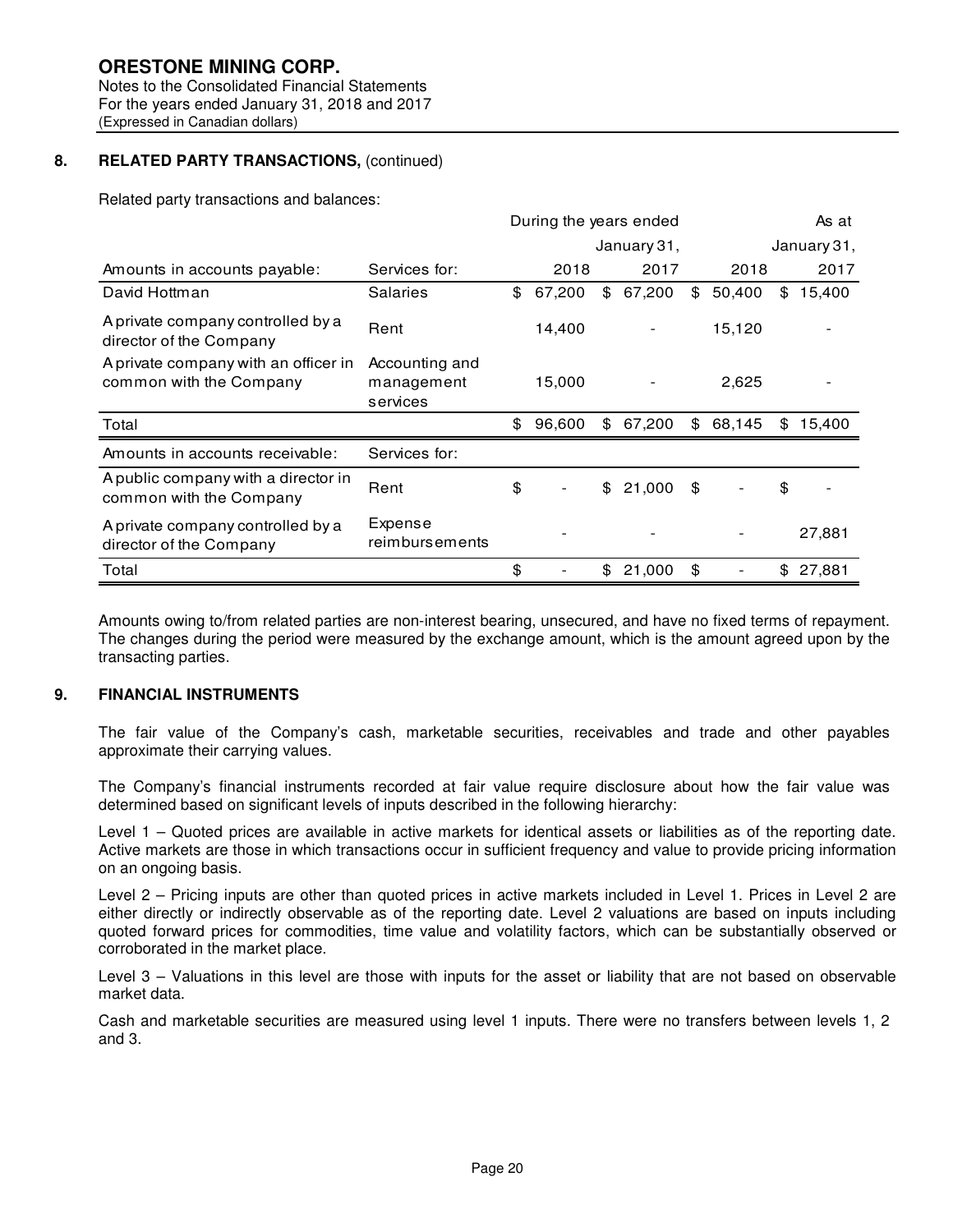#### **9. FINANCIAL INSTRUMENTS,** (continued)

The Company's financial instruments are exposed to certain financial risks, including credit risk, liquidity risk, interest risk and market risk.

(a) Credit risk

Credit risk is the risk that one party to a financial instrument will fail to fulfil an obligation causing the other party to incur a financial loss. The Company is exposed to credit risks arising from its cash holdings, marketable securities and receivables (excluding GST). The Company manages credit risk by placing cash with major Canadian financial institutions. Receivables are due from the Government of Canada and for reimbursements. Management believes that credit risk related to these amounts is low.

(b) Liquidity risk

Liquidity risk is the risk that the Company will not have sufficient funds to meet its financial obligations when they are due. To manage liquidity risk, the Company reviews additional sources of capital to continue its operations and discharge its commitments as they become due.

Historically, the Company's sole source of funding has been the issuance of equity securities for cash and cash equivalents, primarily through private placements. The Company's access to financing is always uncertain. There can be no assurance of continued access to significant equity funding. Liquidity risk is assessed as high.

(c) Interest rate risk

Interest rate risk is the risk that an investment's value will change due to a change in the level of interest rates. The Company's exposure to interest rate risk is minimal.

(d) Market risk

Market risk is the risk that the fair value or future cash flows of a financial instrument will fluctuate because of changes in market prices. Market risk comprises two types of risk: currency risk and price risk. The Company is not subject to currency risk as the functional currency is the Canadian dollar. The Company does not use any form of derivative or hedging instruments to reduce its foreign currency risk. The Company is not affected by price risk.

(e) Management of industry risk

The Company is engaged primarily in the mineral exploration field and manages related industry risk issues directly. The Company is potentially at risk for environmental reclamation and fluctuations in commodity based market prices associated with resource property interests. Management is of the opinion that the Company addresses environmental risk and compliance in accordance with industry standards and specific project environmental requirements.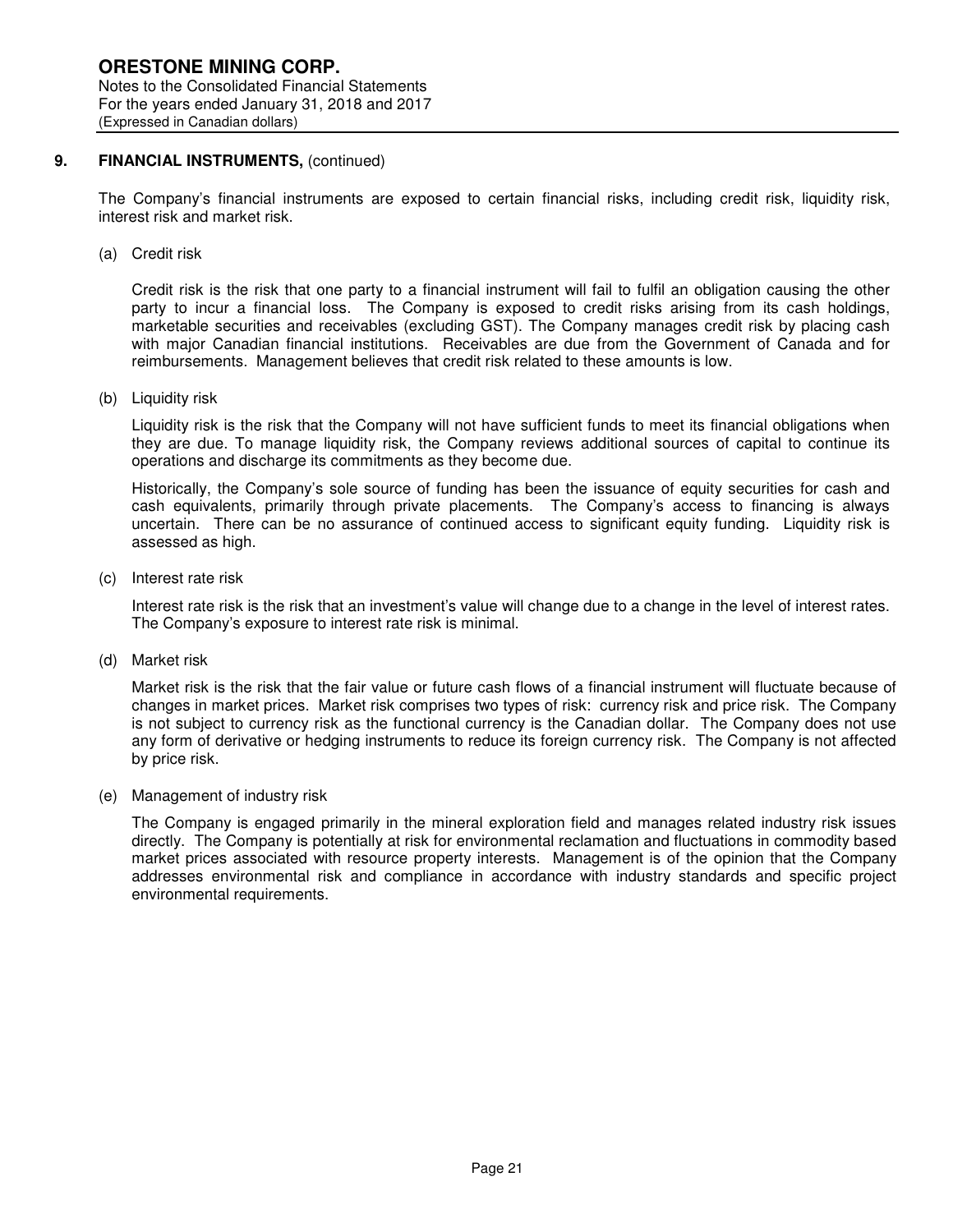### **10. CAPITAL MANAGEMENT**

The Company considers its capital structure to be shareholders' equity represented by net assets. The Company manages its capital structure based on the funds available to the Company, in order to support acquisition, maintenance, exploration, and development of exploration and evaluation assets.

The Board of Directors has not established any quantitative return on capital criteria for management, instead relying on the expertise of the Company's management to sustain future development of the business.

The property in which the Company currently has an interest is in the exploration stage so the Company is dependent on external financing to fund its activities. In order to carry out activities and administration, the Company will spend its existing working capital and raise additional amounts as needed.

The Company is not subject to externally imposed capital restrictions.

#### **11. INCOME TAXES**

No provision has been made for current income taxes as the Company has no taxable income. A reconciliation of the expected income tax recovery to the actual income tax recovery is as follows:

|                                                                                                 | January 31,           | January 31,   |
|-------------------------------------------------------------------------------------------------|-----------------------|---------------|
|                                                                                                 | 2018                  | 2017          |
| Net loss for the year                                                                           | \$<br>(216,130)<br>\$ | (99, 605)     |
| Statutory tax rate                                                                              | 26.00%                | 26.00%        |
| Expected income tax recovery<br>Permanent differences, deductibe and non-<br>deductible amounts | (56,194)              | (25, 897)     |
| Change in valuation allowance                                                                   | 10,134<br>46,060      | 103<br>25,794 |
| Income tax recovery                                                                             | \$<br>S               |               |
|                                                                                                 |                       |               |

The components of the Company's deferred income tax assets and liabilities are estimated as follows:

|                                   | January 31,           | January 31,   |
|-----------------------------------|-----------------------|---------------|
|                                   | 2018                  | 2017          |
| Exploration and evaluation assets | \$<br>2,272,000<br>\$ | 2,351,000     |
| Loss carry-forwards               | 4,451,000             | 4,239,000     |
| Equipment and other               | 55,000                |               |
| Share issuance costs              | 15,000                | 1,000         |
| Valuation allowance               | (6,793,000)           | (6, 591, 000) |
|                                   |                       |               |
| Net deferred income tax assets    | \$<br>\$              |               |

For the year ended January 31, 2018 and 2017, there were no issuances of flow-through shares. To January 31, 2018, the Company had no required expenditures under flow-through.